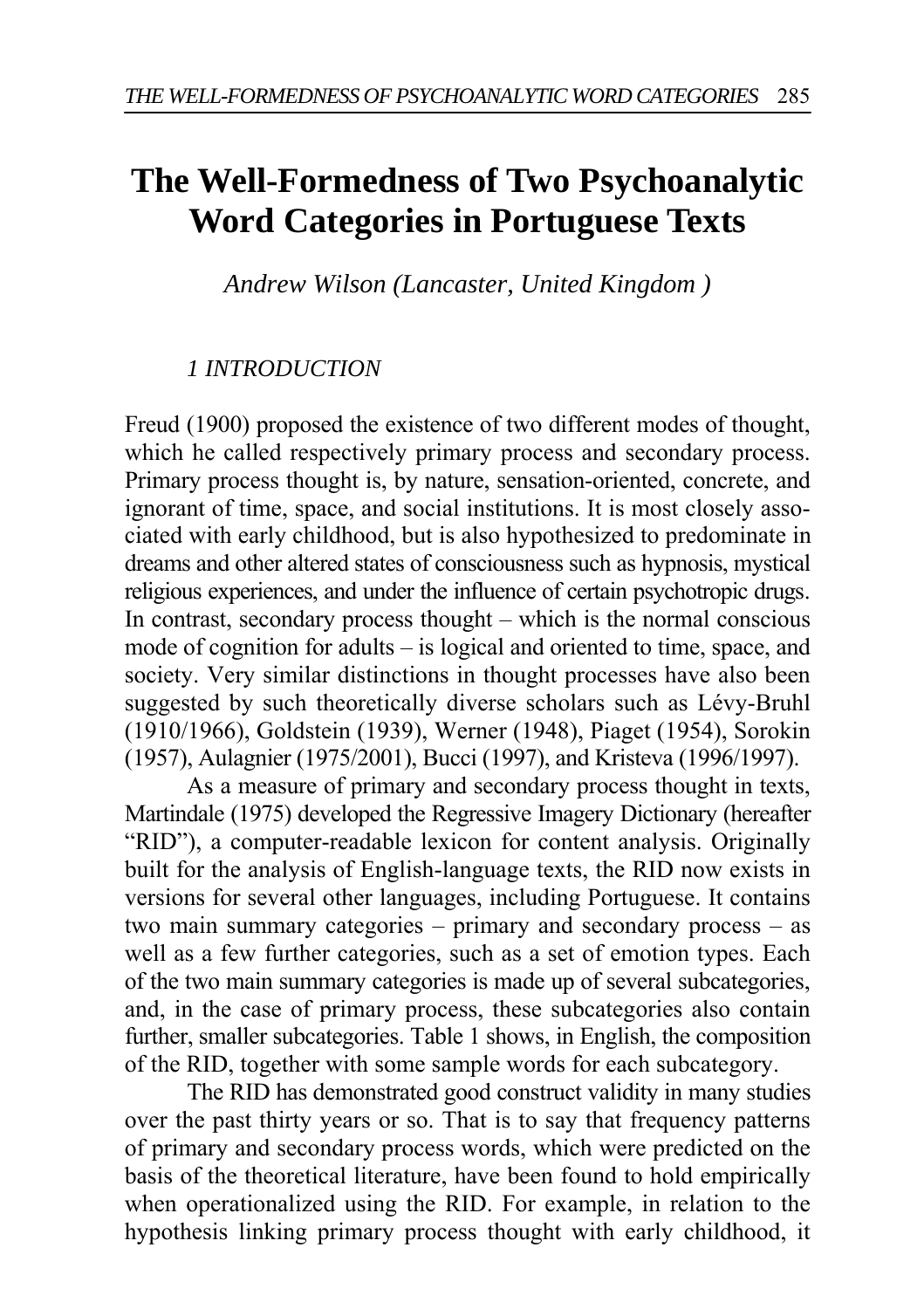has been found that stories composed by older children contain fewer primary process words than those composed by younger children (West, Martindale & Sutton-Smith, 1985). An increase in the use of primary process words has been strongly linked to drug-induced altered states (Martindale & Fischer, 1977; West, Martindale, Hines & Roth, 1983), and fluctuations in the frequency of primary process across the text of the bible have been shown to correlate with a five-stage theory of mystical development (West, 1991; Wilson, 2007). A study of language produced under hypnosis did not find an increase in primary process over the normal waking state, but it did find a significant decrease in secondary process (Elter-Nodvin, 2000). In accordance with psycho-analytic theory, primary process lexis has also been found to be elevated in the speech of schizophrenics (West & Martindale, 1988), in fetish fantasies (Wilson, 2002), and in the folk tales of more primitive societies (Martindale, 1976).

The present study aims to examine the validity of the RID from a different angle, i.e., that of the rank-frequency distributions of words within its two main component categories. Although research on the rank-frequency distributions of words in texts has a long history (cf. Prün, 1999; Baayen, 2001; Altmann, 2002), and is equally well established in contemporary quantitative linguistics, there has so far been relatively little research on the distribution of word frequencies within other linguistic categories that have been identified in a text. One exception to this observation is the work by Uhliřova (1995), who examined the rank-frequency distribution of word forms within word-length categories and found that they could be modelled by the well-known Zipf-Mandelbrot distribution. Another, more recent, exception is the work by Popescu, Best & Altmann (2007), who have examined the distribution of word forms within part-of-speech categories. This study has perhaps an even wider import than Uhliřova's, since it deals with interpretive categories constructed by scientists rather than with categories which derive from purely formal properties of the text (such as word lengths).

Popescu, Best & Altmann (2007) base their approach on wordfrequency spectra. A word-frequency spectrum for a text is obtained when the number of different words that fall into each frequency category is listed in the natural ascending order of the frequency categories – i.e., first, the number of words which occur only once, then the number which occur twice, then the number which occur three times, and so on. Proceeding from these frequency spectra, Popescu, Best & Altmann (2007) found that the right-truncated Zeta distribution, which is the simplest and most commonly used model for the frequency spectra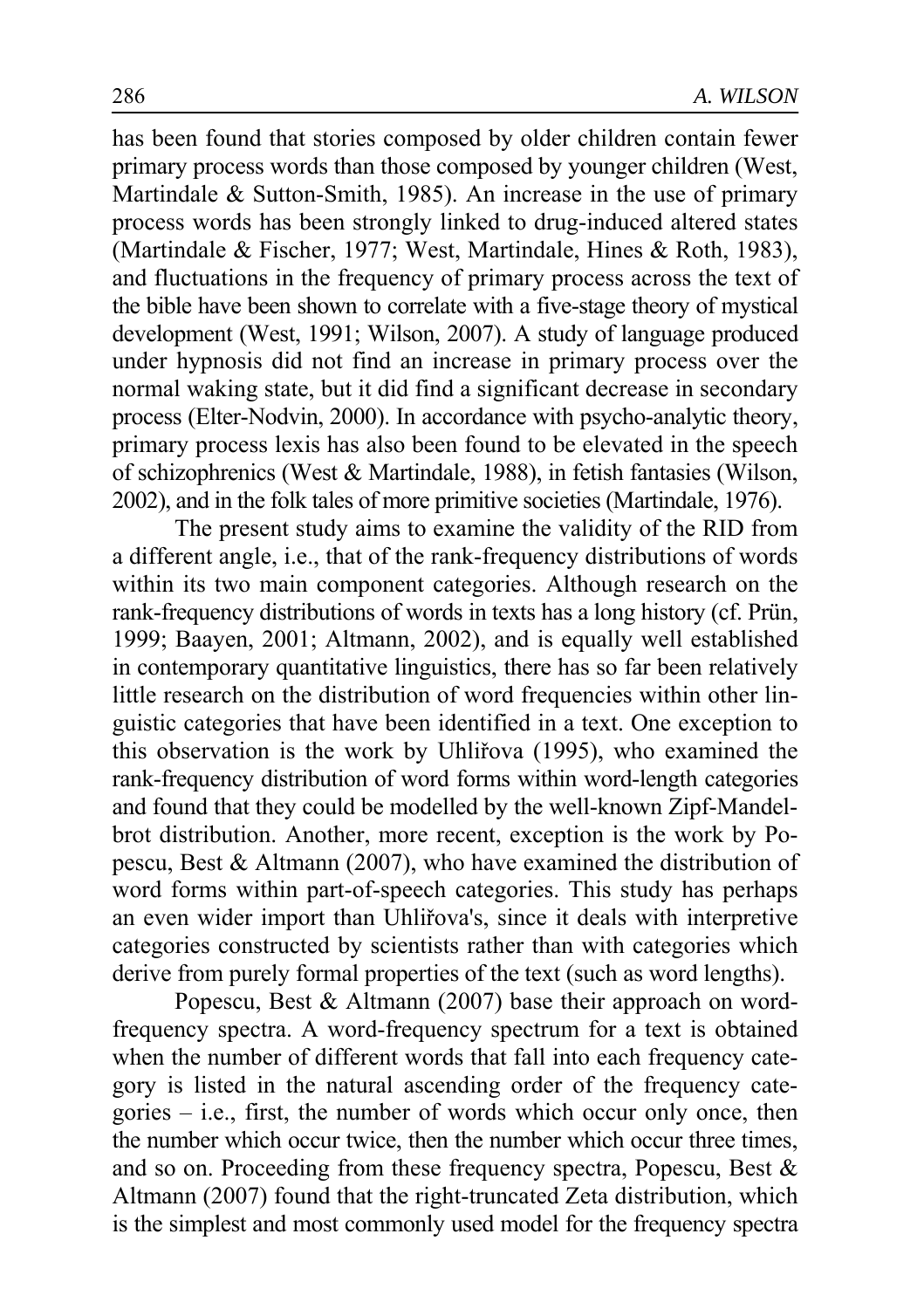of words within a text, could also be fitted to the frequency spectra of words within discrete part-of-speech categories in texts – for example, the number of nouns that occur once, the number that occur twice, and so on.<sup>1</sup>

This observation leads straightforwardly to the following general hypothesis about the frequencies of words within categories: "if a linguistic class is constructed "naturally", then its elements abide by a proper rank-frequency distribution of the Zipf type" (Strauss, Fan & Altmann, 2008, 94). The present study aims to test whether this hypothesis holds for the primary and secondary process categories in the RID when they are applied in the content analysis of individual texts. If the right-truncated Zeta distribution can be fitted adequately to the words within both categories, then – in addition to possessing psychoanalytic construct validity – the categories would also appear to constitute well-formed natural properties of texts.

## *2 DATA AND METHOD*

The main set of data for this study consisted of six complete books selected from a Portuguese translation of the Bible (Bíblia Católica v2.0, retrieved April 20, 2006 from http://www.bibliacatolica.com.br). The books chosen were the four gospels of Matthew, Mark, Luke and John, together with the Apocalypse (also known as the Book of Revelation) and the Epistle to the Romans. The latter two books were particularly chosen for this preliminary experiment as they were known from previous studies to have very different overall frequencies of primary and secondary process words (West, 1991; Wilson, 2007).

Since translation texts can sometimes be problematic for quantitative modeling, as they are not spontaneously composed texts in the target language, a further sample was also included. This was chosen at random (subject to availability as an electronic text) from the reading list in Portuguese literature for the University of Cambridge's degree course in Portuguese. It was the 19th century romance *A Dama-Pé-De-Cabra* by Alexandre Herculano (retrieved March 19, 2007, from http://www.gutenberg.org/1/7/ 0/0/17005/, as part of his *Lendas e Narrativas, Tomo II*).

<sup>&</sup>lt;sup>1</sup> This is the original distribution proposed by Zipf (1935), simply truncated at the maximum word frequency for a given text. A fair amount of recent work, such as that of Uhlířová (1995), has tended to neglect this distribution in favour of other related distributions such as the Zipf-Mandelbrot distribution; however, since it has only one parameter, Zipf's original zeta distribution has the advantage of being simpler than its relatives, and this makes it much easier to interpret.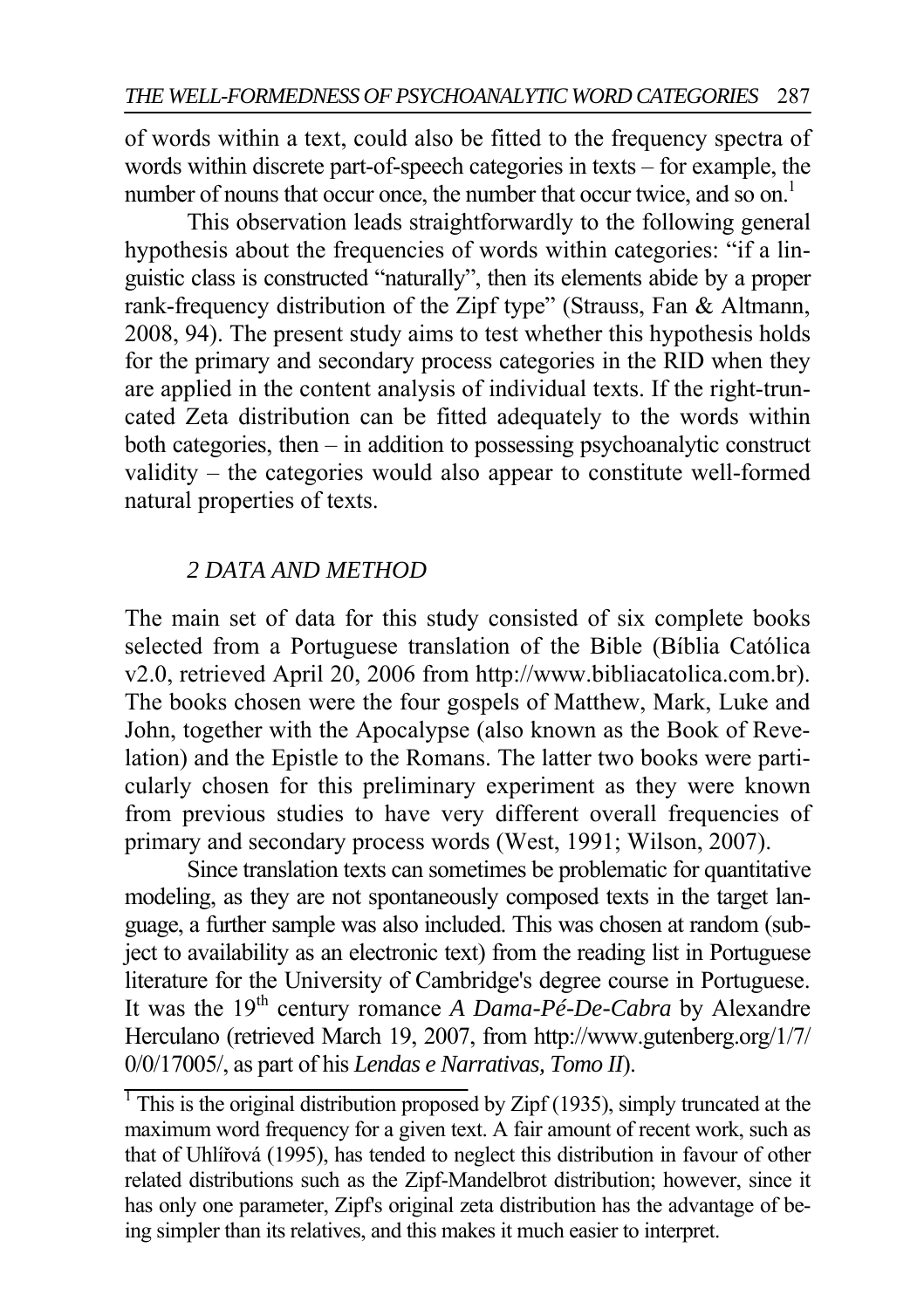| Table 1                                                             |  |
|---------------------------------------------------------------------|--|
| Categories and subcategories in the RID, based on Martindale (1975) |  |

| <b>Major subcategory</b>     | <b>Minor subcategory</b>                 | <b>Example words</b>       |
|------------------------------|------------------------------------------|----------------------------|
| <b>PRIMARY PROCESS</b>       |                                          |                            |
| Drive                        |                                          |                            |
|                              | Oral                                     | breast, drink, lip         |
|                              | Anal                                     | sweat, rot, dirty          |
|                              | Sex                                      | lover, kiss, naked         |
| Sensation                    |                                          |                            |
|                              | General sensation                        | fair, charm, beauty        |
|                              | Touch                                    | touch, thick, stroke       |
|                              | Taste                                    | sweet, taste, bitter       |
|                              | Odor                                     | breath, perfume, scent     |
|                              | Sound                                    | hear, voice, sound         |
|                              | Vision                                   | see, light, look           |
|                              | Cold                                     | cold, winter, snow         |
|                              | Hard                                     | rock, stone, hard          |
|                              | Soft                                     | soft, gentle, tender       |
| Perceptual Disinhibition     |                                          |                            |
|                              | Passivity                                | die, lie, bed              |
|                              | Voyage                                   | wander, desert, beyond     |
|                              | Random movement                          | wave, roll, spread         |
|                              | Diffusion                                | shade, shadow, cloud       |
|                              | Chaos                                    | wild, crowd, ruin          |
| Regressive Cognition         |                                          |                            |
|                              | Unknown                                  | secret, strange, unknown   |
|                              | Timeless                                 | eternal, forever, immortal |
|                              | Altered consciousness dream, sleep, wake |                            |
|                              | Brink passage                            | road, wall, door           |
|                              | Narcissism                               | eye, heart, hand           |
|                              | Concreteness                             | at, where, over            |
| Icarian Imagery              |                                          |                            |
|                              | Ascend                                   | rise, fly, throw           |
|                              | Height                                   | up, sky, high              |
|                              | Descend                                  | fall, drop, sink           |
|                              | Depth                                    | down, deep, beneath        |
|                              | Fire                                     | sun, fire, flame           |
|                              | Water                                    | sea, water, stream         |
| <b>SECONDARY PROCESS</b>     |                                          |                            |
| <b>Abstract Thought</b>      |                                          | know, may, thought         |
| Social Behavior              |                                          | say, tell, call            |
| <b>Instrumental Behavior</b> |                                          | make, find, work           |
| Restraint                    |                                          | must, stop, bind           |
| Order                        |                                          | simple, measure, array     |
| Temporal Reference           |                                          | when, now, then            |
| Moral Imperative             |                                          | should, right, virtue      |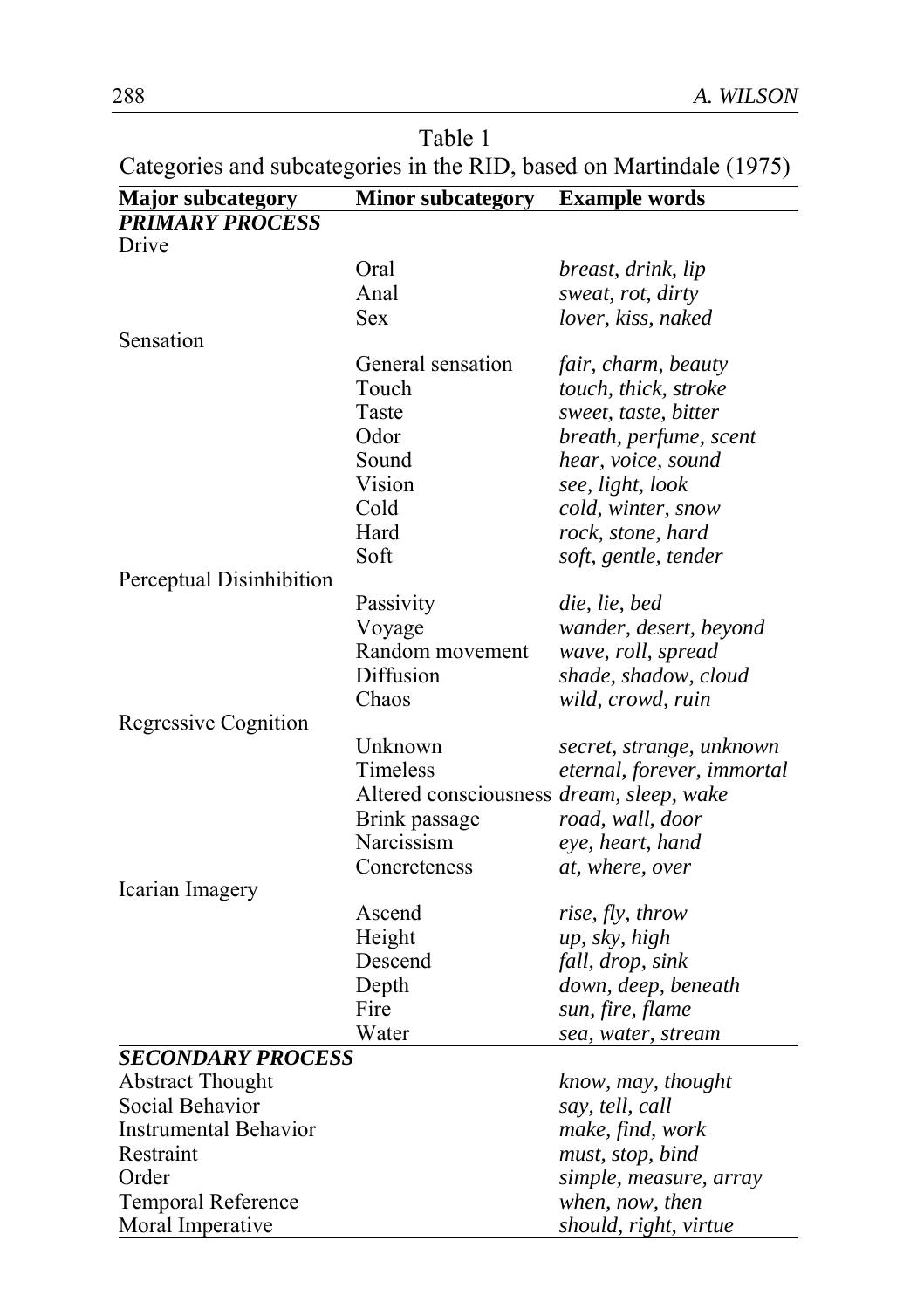Table 2 shows, for the seven texts, their chi-square ratios of primary to secondary process, calculated according to the formula pattern proposed by Ziegler, Best & Altmann (2002, 76):  $X^2$  = (primary process –  $\frac{\text{secondary process}}{2}$  / (primary process + secondary process). This equation is distributed as the chi-square with one degree of freedom. A book leans significantly towards primary or secondary process content if the chisquare value is greater than 3.84 ( $p < 0.05$ ); the direction of the trend can be determined simply from the process type with the higher frequency.

| <b>Book</b> | F(PP) | F(SP) | $X^2$  | <b>Trend</b>    |
|-------------|-------|-------|--------|-----------------|
| Matthew     | 1657  | 1546  | 3.85   | PP > SP         |
| Mark        | 1078  | 863   | 23.82  | PP > SP         |
| Luke        | 1592  | 1608  | 0.08   | not significant |
| John        | 1338  | 1276  | 1.47   | not significant |
| Romans      | 596   | 768   | 21.69  | SP > PP         |
| Apocalypse  | 1143  | 492   | 259.21 | PP > SP         |
| Herculano   | 779   | 349   | 163.92 | PP > SP         |

Table 2 Chi-square ratios of primary to secondary process for the seven books

To identify the primary and secondary process words in the texts and measure their frequencies, a computerized content analysis was performed using the Portuguese version of the RID by Cardoso e Cunha, Detry, Hogenraad & Martindale (version of 28 August 1996). The RID was applied to the texts using the PROTAN suite of programs for content analysis (Hogenraad, Daubies, Bestgen & Mahau, 2003). PROTAN first divides the input file into the segments premarked by the analyst (in this case, the individual books). The majority of words in these segments are then reduced by another procedure to their basic, uninflected forms. The reduced text is finally matched against the entries in the RID. For each text segment, PROTAN produces a frequency count of each requested RID category, which shows how many word occurrences fell into that category. PROTAN can also produce a listing of each individual word form that fell into a given category and of its frequency in each text segment: this listing was used as the basis for the frequency spectrum calculations in this paper. Note that the frequencies studied in this paper are those for the actual word forms in the texts, not the reduced forms used by PROTAN for its internal dictionary matching procedure.

For each text, two frequency spectra were produced: one for the frequencies of words in the category of primary process and one for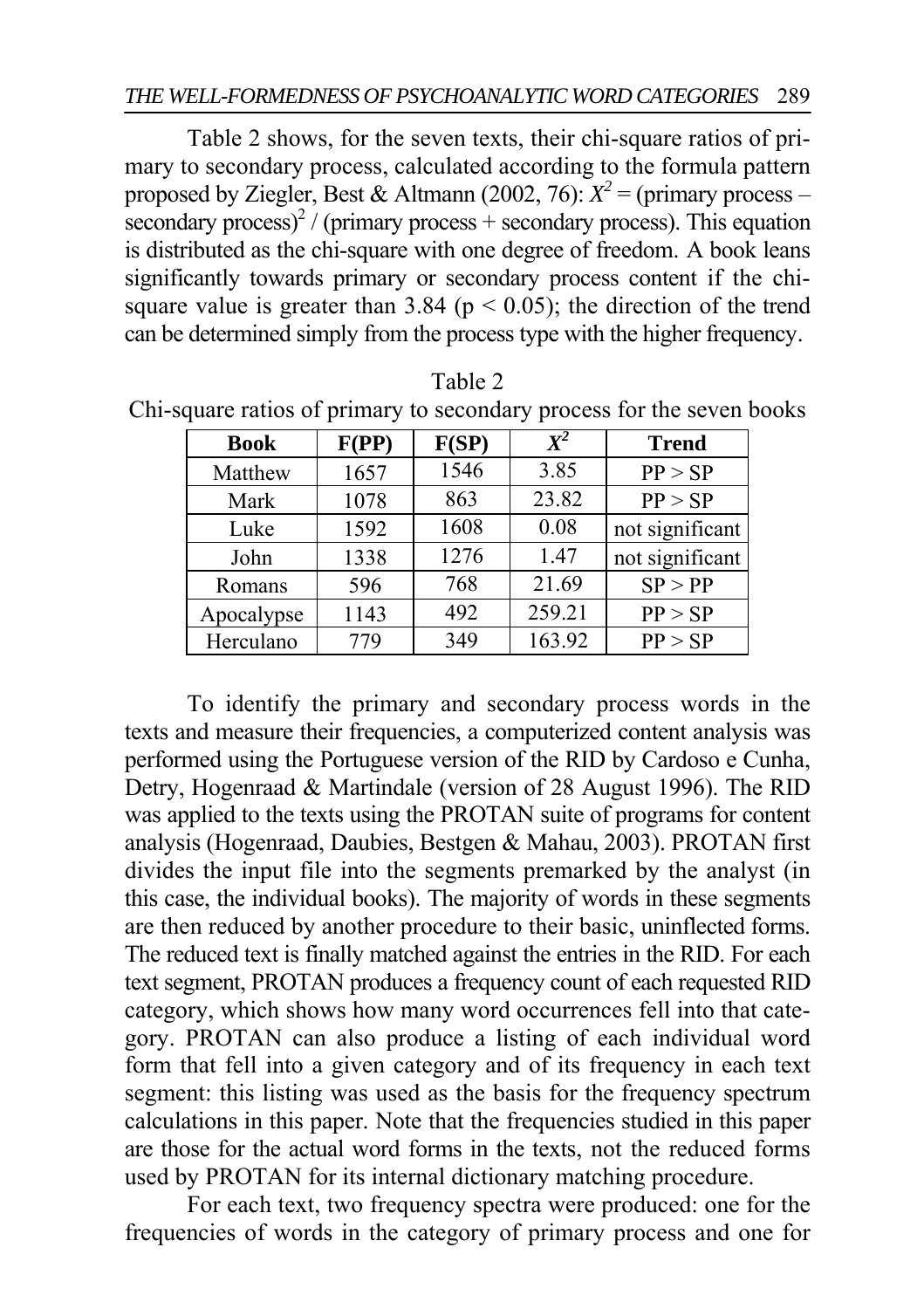the frequencies of words in the category of secondary process. Using the Altmann Fitter software, the right-truncated Zeta distribution was then fitted to the empirical frequencies for each spectrum. The righttruncated Zeta distribution is given by:

$$
P_x = x^{a} / F(R), x = 1, 2, ..., R
$$

where  $a = a$  parameter and  $F(R) = \sum_{n=1}^{\infty} l^{n}$ . 1  $\sum_{i=a}^{R}$ *i i* −  $\sum_{i=1}$ 

The probability of the chi-squared test between the empirical and estimated frequencies was used as a measure of goodness of fit. The distribution was considered to be a good model if  $P(X^2) \ge 0.05$ .

### *3 RESULTS*

Tables 3 to 16 show the results of fitting the right-truncated Zeta distribution to the fourteen frequency spectra. In the tables, the following abbreviations are used:

 $x =$  the frequency class (e.g. 1 = words with a frequency of 1)  $g(x)$  = the number of words falling into frequency class x in the observed data

 $NP_x$  = the estimated value of  $g(x)$  generated by the right-truncated Zeta distribution

a = the parameter of the right-truncated Zeta distribution

 $R =$  the value of x at which the right-truncated Zeta distribution is truncated

 $DF =$  the number of degrees of freedom of the chi-squared test

 $X^2$  = value of the chi-squared test

 $P(X^2)$  = probability of the chi-squared test

It will be seen that the right-truncated Zeta distribution could be fitted successfully in all cases. In the majority of cases, the value of  $P(X^2)$ was very high, demonstrating an excellent quality of fit. In three cases – Matthew (primary process), Mark (primary process), and Apocalypse (secondary process) –  $P(X^2)$  was rather low, but even here the quality of fit for the theoretical model was still acceptable.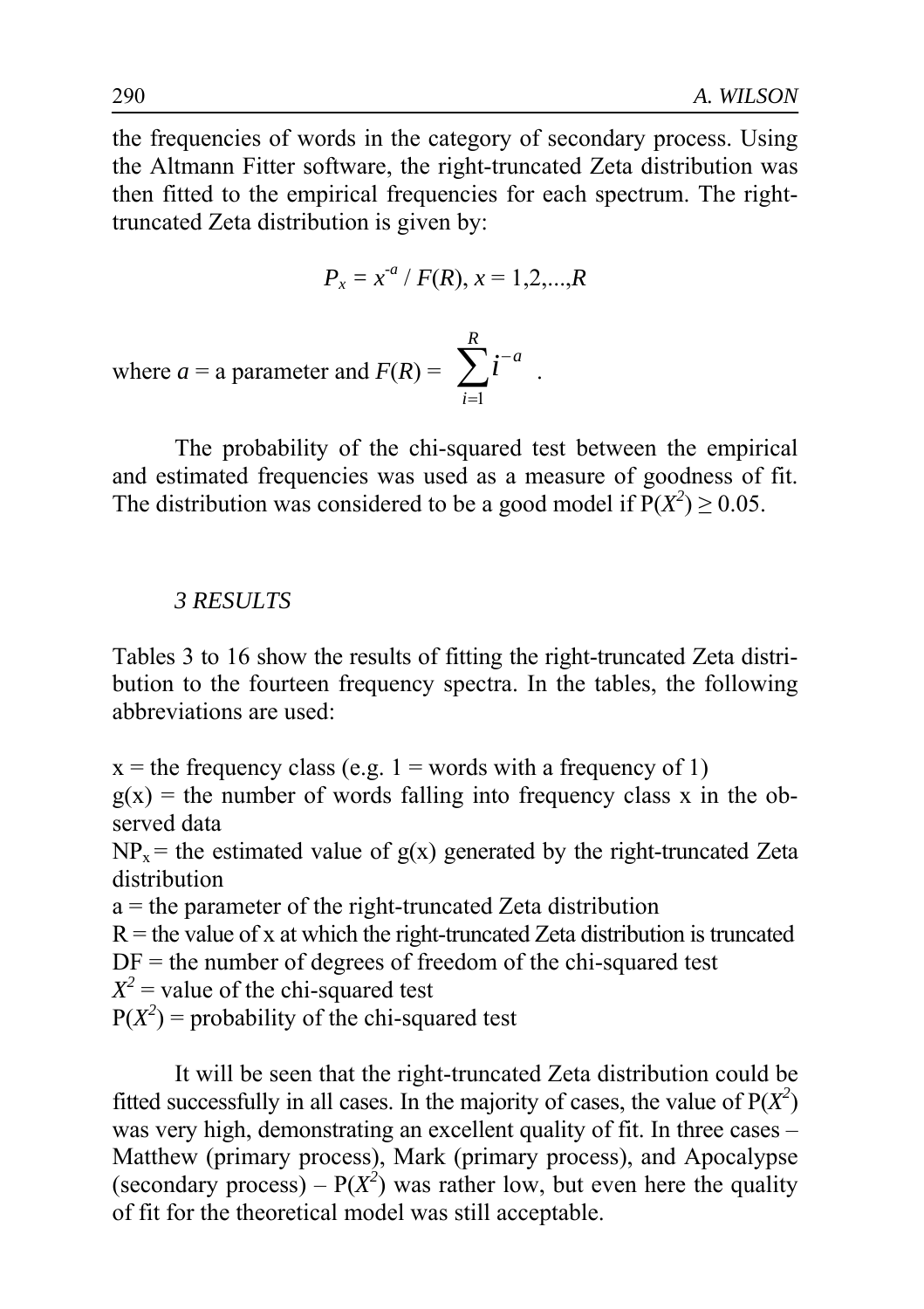|                                   | ŘK                                      | 0.02            | $\frac{0.02}{0.02}$ |                   | 0.01           | 0.01     | $rac{0.01}{0.01}$   |                                                | $\overline{0.0}$ |                   | $\frac{0.01}{0.01}$ |                  |         | $rac{10}{10}$   | 0.01                | 0.01            | 0.01              |                     | $\frac{10}{10}$     |               | 0.01            | 0.01              | 0.01    | 0.01    |         | $\frac{100}{100}$ |                     |
|-----------------------------------|-----------------------------------------|-----------------|---------------------|-------------------|----------------|----------|---------------------|------------------------------------------------|------------------|-------------------|---------------------|------------------|---------|-----------------|---------------------|-----------------|-------------------|---------------------|---------------------|---------------|-----------------|-------------------|---------|---------|---------|-------------------|---------------------|
|                                   | g(x)                                    | $\circ$         | $\circ$             | $\circ$           | $\circ$        | $\circ$  | $\circ$             | $\circ$                                        | $\circ$          | $\circ$           | $\circ$             | $\circ$          | $\circ$ | $\circ$         | $\circ$             | $\circ$         | $\circ$           | $\circ$             | $\circ$             | $\circ$       | $\circ$         | $\circ$           | $\circ$ | $\circ$ | $\circ$ | $\circ$           |                     |
|                                   | $\boldsymbol{\times}$                   | $\overline{51}$ | 152                 | 153               | 154            | 155      | 157<br>157          |                                                | 158              | 159               | 160                 | $\overline{161}$ | 162     | 163             | 164                 | 165             | 166               | 167                 | 168                 | 169           | 170             | $\overline{171}$  | 172     | 173     | 174     | $\frac{175}{176}$ |                     |
|                                   | <b>NPx</b>                              | 0.02            | 0.02                | 0.02              | 0.02           | 0.02     | 0.02                | $\overline{0.02}$                              | 0.02             | 0.02              | $\frac{0.02}{0.02}$ |                  | 0.02    |                 | $\frac{0.02}{0.02}$ | 0.02            | 0.02              | 0.02                | 0.02                | 0.02          | 0.02            | $\overline{0.02}$ | 0.02    | 0.02    | 0.02    | 0.02              |                     |
|                                   | g(x)                                    |                 | $\circ$             | $\circ$           | $\bullet$      | $\circ$  | $\circ$             | $\circ$                                        | $\circ$          | $\circ$           | $\circ$             | $\circ$          | $\circ$ | $\circ$         | $\bullet$           | $\circ$         | $\circ$           | $\circ$             | $\circ$             | $\circ$       | $\circ$         | $\circ$           | $\circ$ | $\circ$ | $\circ$ | $\circ$           |                     |
|                                   | $\Join$                                 |                 | $\frac{125}{128}$   |                   | 129            | 130      | $\frac{131}{132}$   |                                                | 133              | 134               | 135                 | 136              | 137     | 138             | 139                 | 140             | 141               | 142                 | 143                 | 144           | 145             | 146               | 147     | 148     | 149     | 150               | $P(X^2) = 0.10$     |
|                                   | <b>NPx</b>                              |                 | $\frac{0.03}{0.03}$ | $\frac{1}{2}$     | 0.03           | 0.03     |                     | $rac{3}{2}$ $rac{3}{2}$ $rac{3}{2}$            |                  |                   | $\frac{0.03}{0.03}$ |                  | 0.03    |                 | $\frac{0.03}{0.03}$ | 0.03            | 0.03              | $\frac{0.03}{0.02}$ |                     |               | $\frac{8}{100}$ |                   | 0.02    | 0.02    | 0.02    | 0.02              |                     |
|                                   | g(x)                                    | $\circ$         | $\circ$             | $\circ$           | $\circ$        | $\circ$  | $\circ$             | $\circ$                                        | $\circ$          | $\circ$           | $\circ$             | $\circ$          | $\circ$ | $\circ$         | $\circ$             | $\circ$         | $\circ$           | $\circ$             | $\circ$             | $\circ$       | $\circ$         | $\circ$           | $\circ$ | $\circ$ | $\circ$ | $\circ$           |                     |
|                                   | ×                                       | $\overline{Q}$  |                     | $\frac{102}{103}$ | 104            | 501      |                     | $\frac{8}{2}$ $\frac{5}{2}$                    |                  | $\frac{109}{110}$ |                     |                  |         | $\frac{11}{11}$ | $\overline{11}$     | 115             | $\overline{116}$  | 117                 | 118                 | 119           |                 | $\frac{120}{121}$ | 122     | 123     | 124     | 125               | $DF = 28$           |
|                                   | <b>NPx</b>                              | 0.06            | 0.06                | 0.06              | 0.05           | 0.05     |                     | $rac{0.05}{0.05}$                              |                  | 0.05              | 0.05                | 0.05             | 0.05    | 0.04            | 0.04                | 0.04            | 0.04              | $\frac{0.04}{0.04}$ |                     | 0.04          | $rac{1}{2}$     |                   | 0.04    | 0.04    | 0.04    | 0.03              |                     |
|                                   | g(x)                                    | $\circ$         | $\circ$             | $\circ$           | $\circ$        | $\circ$  |                     | $\circ$                                        | $\circ$          | $\circ$           | $\circ$             | $\circ$          | $\circ$ | $\circ$         | $\circ$             | $\circ$         | $\circ$           | $\circ$             | $\circ$             | $\circ$       | $\circ$         | $\circ$           | $\circ$ | $\circ$ | $\circ$ | $\circ$           |                     |
|                                   |                                         | $\frac{8}{x}$   | 77                  | $78\,$            | 79             | $\rm 80$ | $\frac{81}{2}$      |                                                | 83               | 84                | 85                  | 86               | 87      | $88\,$          | $\, 89$             | $\frac{5}{91}$  |                   | $\mathcal{S}$       | 93                  |               | $ z z $ %       |                   |         | 588     |         | 100               |                     |
| Table 3: Matthew. Primary Process | $\mathop{\rm NP}\nolimits_{\mathbb{X}}$ | 0.13            | $\frac{0.12}{0.12}$ |                   |                |          | $\overline{11}$     | $\overline{0}$                                 | $\overline{0}$ . | $\overline{0}$ .  | 0.09                | 0.09             | 0.09    |                 | $\frac{0.08}{0.08}$ | 0.08            | 0.08              | $\frac{0.07}{0.07}$ |                     | $0.07\,$      | $0.07$          | 0.07              | $0.07$  | 0.06    | 0.06    | 0.06              | $X^2 = 37.71$       |
|                                   | g(x)                                    | $\circ$         | $\circ$             | $\circ$           |                | $\circ$  | $\circ$             | $\circ$                                        | $\circ$          | $\circ$           | $\circ$             | $\circ$          | $\circ$ | $\circ$         | $\circ$             | $\circ$         | $\circ$           | $\circ$             | $\circ$             | $\circ$       | $\circ$         | $\circ$           | $\circ$ |         | $\circ$ | $\circ$           |                     |
|                                   | ×                                       | 51              | 52 <sub>5</sub>     |                   | 54             | 55       | 57                  |                                                | $rac{58}{59}$    |                   | $\mbox{60}$         | $\overline{6}$   |         | $\frac{62}{63}$ | $\mathcal{Q}$       | 65              | $99$              |                     | <u>리치의의의</u>        |               |                 |                   | 72      | 73      | 74      | 75                |                     |
|                                   | NP <sub>x</sub>                         | 0.47            | 0.44                | 0.41              | 0.38           | 0.36     | $\frac{0.34}{0.32}$ |                                                | 0.3              | 0.28              | $\frac{0.26}{0.25}$ |                  | 0.24    | 0.23            | 0.21                | 0.2             | 0.19              | 0.19                | 0.18                | 0.17          | 0.16            | 0.16              | 0.15    | 0.14    | 0.14    | 0.13              | $\frac{1}{R} = 176$ |
|                                   | g(x)                                    |                 |                     | $\circ$           |                | $\circ$  | $\circ$             | $\circ$                                        | $\circ$          | $\circ$           |                     | $\circ$          | $\circ$ | $\circ$         | $\circ$             | $\circ$         | $\circ$           | $\circ$             | $\circ$             | $\circ$       | $\circ$         | $\circ$           | $\circ$ | $\circ$ | $\circ$ | $\circ$           |                     |
|                                   | $\Join$                                 | 26              | $\frac{27}{28}$     |                   | 29             | 30       | $\frac{31}{2}$      |                                                | 33               | 34                | 35                  | 36               | 37      | 38              | 39                  | $\overline{40}$ | $\frac{4}{1}$     | 42                  | 43                  | $\frac{4}{3}$ | 45              | 46                | 47      | 48      | 49      | $50\,$            |                     |
|                                   | NPx                                     | 265.87          | 60.69               | 31.41             | 17.95          | 11.63    | 8.16                |                                                | 4.67             | 3.71              | 3.02                | 2.51             | 2.12    | 1.82            | 1.57                | 1.37            | 1.21              | 1.08                | $\frac{0.96}{0.87}$ |               | 0.79            | 0.71              | 0.65    | 0.6     | 0.55    | 0.51              | $= 1.94$            |
|                                   | $\widetilde{\mathrm{g}}(\mathrm{x})$    |                 | $\frac{25}{3}$      |                   | $\overline{z}$ | $\Xi$    | トト                  |                                                | $\circ$          | $\mathbf{c}$      | $\circ$             | $\infty$         | 4       | 4               | $\circ$             |                 | $\mathbf{\Omega}$ | $\mathbf{\sim}$     | $\circ$             | $\circ$       |                 | $\circ$           | $\circ$ | $\circ$ | $\circ$ | Z                 |                     |
|                                   | $\boldsymbol{\times}$                   |                 |                     |                   |                |          |                     | · ~ ~ + ~ ~ ~ ~ > 의그 ¤ ¤ ± ¤ ¤ = ¤ ೩ ন ঝ ঝ ೩ ೩ |                  |                   |                     |                  |         |                 |                     |                 |                   |                     |                     |               |                 |                   |         |         |         |                   |                     |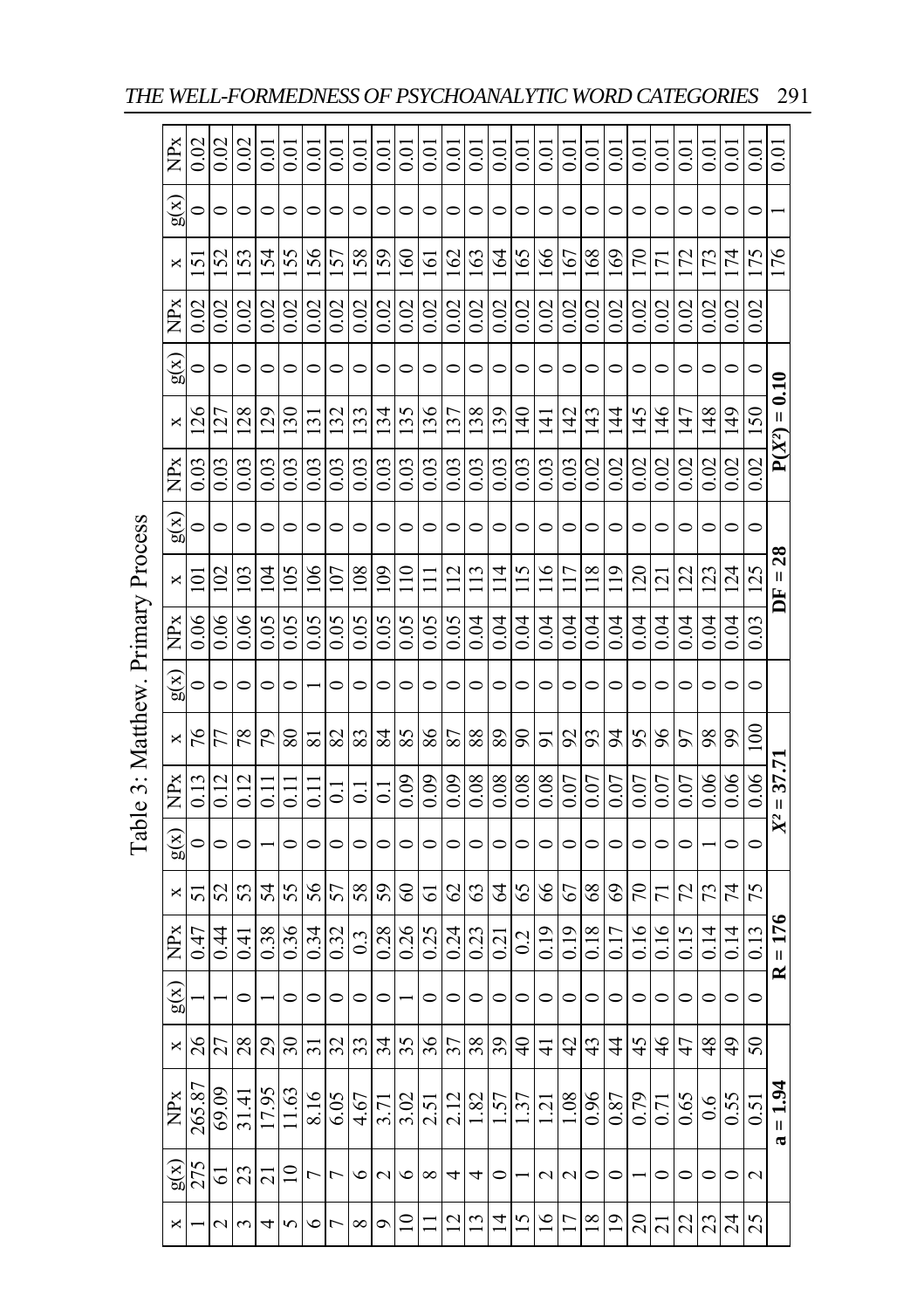|                                     | NPx                                     |                |                               |         | 0 0 0 0 0 0 0 0 0 0 0 0 0 0 0                                                                                              |                     |                 |                             |         |                 |                           |         |                                |                     |     |                |                                                   |                     |                   |         |                 |                                     |         |                         |          |           |                 |
|-------------------------------------|-----------------------------------------|----------------|-------------------------------|---------|----------------------------------------------------------------------------------------------------------------------------|---------------------|-----------------|-----------------------------|---------|-----------------|---------------------------|---------|--------------------------------|---------------------|-----|----------------|---------------------------------------------------|---------------------|-------------------|---------|-----------------|-------------------------------------|---------|-------------------------|----------|-----------|-----------------|
|                                     | $\widetilde{\mathrm{R}}$                | $\circ$        | $\circ$                       | $\circ$ | $\circ$                                                                                                                    | $\circ$             |                 | $\circ$                     | $\circ$ |                 | $\circ$                   | $\circ$ | $\circ$                        | $\circ$             |     | $\circ$        | $\circ$                                           |                     |                   |         |                 |                                     |         |                         |          |           |                 |
|                                     | $\boldsymbol{\times}$                   | $\overline{5}$ | 152                           | 153     | 154                                                                                                                        | 155                 | 156             | 157                         | 158     | 159             | 160                       | 161     | 162                            | 163                 | 164 | 165            | 166                                               | 167                 |                   |         |                 |                                     |         |                         |          |           |                 |
|                                     | NPx                                     | 0.02           | 0.02                          | 0.02    | 0.02                                                                                                                       | 0.02                | 0.02            | 0.02                        | 0.01    | $rac{1}{2}$     |                           | 0.01    |                                | $\frac{0.01}{0.01}$ |     | $rac{10}{100}$ | 0.01                                              | $\overline{0}$ .    | $\overline{0.0}$  | 0.01    | $\overline{0}$  | 0.01                                | 0.01    | $\overline{0}$          | 0.01     | $_{0.01}$ |                 |
|                                     | $\widetilde{\mathrm{g}}(\mathrm{x})$    |                | $\circ$                       |         | $\circ$ $\circ$ $\circ$                                                                                                    |                     |                 | $\circ$                     | $\circ$ |                 | $\circ$                   | $\circ$ |                                | $\circ$             |     |                | $\circ$ $\circ$ $\circ$                           |                     | $\circ$           | $\circ$ | $\circ$         |                                     | $\circ$ |                         | $\circ$  | $\circ$   |                 |
|                                     |                                         |                |                               |         |                                                                                                                            |                     |                 |                             |         |                 | $\frac{155}{255}$         |         |                                |                     |     |                | 핑몰타동물                                             |                     |                   |         |                 | <u> 김승수 중국</u>                      |         |                         |          |           | $P(X^2) = 0.99$ |
|                                     | $\frac{N}{2}$                           |                |                               |         |                                                                                                                            |                     |                 |                             |         |                 |                           |         |                                |                     |     |                |                                                   |                     |                   |         |                 |                                     |         |                         |          | $\circ$   |                 |
|                                     | g(x)                                    |                |                               |         |                                                                                                                            |                     |                 |                             |         |                 |                           |         |                                |                     |     |                |                                                   |                     |                   |         |                 |                                     |         |                         |          | $\circ$   |                 |
|                                     | $\times$                                |                |                               |         | <u>리테리티티티티</u>                                                                                                             |                     |                 |                             |         |                 | $\frac{109}{110}$         |         | $\frac{11}{2}$ $\frac{12}{13}$ |                     |     |                |                                                   |                     |                   |         |                 |                                     |         |                         |          | 125       | $DF = 25$       |
|                                     | $\sum_{i=1}^{n}$                        |                | $rac{0.05}{0.04}$             | 0.04    |                                                                                                                            | $\frac{0.04}{0.04}$ | 0.04            | $\frac{0.04}{0.04}$         |         | 0.04            | $\frac{0.04}{2}$          | 0.04    | $\frac{0.03}{0.03}$            |                     |     |                | <u>ချချချချချ</u>                                 |                     |                   |         |                 | $rac{0.03}{0.03}$                   |         | $\frac{3}{0.03}$        |          | 0.03      |                 |
|                                     | g(x)                                    |                |                               |         | $\circ$ $\circ$ $\circ$ $\circ$ $\circ$                                                                                    |                     |                 | $\circ$ $\circ$ $\circ$     |         |                 | $\circ$                   |         | $\circ$ $\circ$                |                     |     |                | $\circ$ $\circ$ $\circ$ $\circ$ $\circ$           |                     |                   |         | $\circ$ $\circ$ |                                     |         | $\circ$ $\circ$ $\circ$ |          | $\circ$   |                 |
|                                     |                                         |                |                               |         | $ \mathcal{L} \mathcal{L} \mathcal{L} \mathcal{L} \mathcal{L} \mathcal{L} \mathcal{L} \mathcal{L} \mathcal{L} \mathcal{L}$ |                     |                 |                             |         |                 |                           |         |                                |                     |     |                |                                                   |                     |                   |         |                 | ᅒនୗୡୗଌୗଌୗଌୗଌୗଌୗଌୗଌୗଌୗୡୗଌୗଌୗଌ        |         |                         |          | 100       |                 |
| Table 4: Matthew. Secondary Process | Ř                                       |                |                               |         | 리의의의의의의의의의의의의의                                                                                                             |                     |                 |                             |         |                 |                           |         |                                |                     |     |                |                                                   |                     |                   |         |                 | <u>alalalalalalalala</u> l          |         |                         |          | 0.1       | $X^2 = 10.62$   |
|                                     | $\widetilde{\mathrm{g}}(\mathrm{x})$    |                | $  \circ  $                   |         | $ \circ$ $\cdot$                                                                                                           |                     |                 |                             |         |                 |                           |         |                                |                     |     |                |                                                   |                     |                   |         |                 | 0 0 0 - 0 0 0 0 0 0 0 0 0 0 0 0 - 0 |         |                         |          | $\circ$   |                 |
|                                     | $\boldsymbol{\times}$                   | 5              | 52                            |         | ន $\frac{2}{3}$ ន                                                                                                          |                     | 55 <sub>7</sub> |                             | $58\,$  | $\frac{60}{50}$ |                           |         | ତ $ \mathbb{S} $ ଞ             |                     |     | $\frac{2}{5}$  | $99$                                              | $\epsilon$          | 68                |         | $\frac{58}{20}$ |                                     |         | $72 \overline{)74}$     |          | 75        |                 |
|                                     | $\sum_{\mathbf{X}}$                     |                | $\frac{0.39}{0.36}$           |         | 3 3 2 2 3 3 3 3 3 3 3 3                                                                                                    |                     |                 |                             |         |                 |                           |         |                                | $rac{0.19}{0.18}$   |     |                | $\frac{0.17}{0.16}$                               |                     | $rac{0.15}{0.14}$ | 0.14    |                 | $\frac{0.13}{0.12}$                 | 0.12    | $\overline{0}$          | $0.11\,$ | 0.11      | $R = 167$       |
|                                     | $\widetilde{\mathrm{g}}(\mathrm{x})$    | $\circ$        |                               |         | $\circ$ $\sim$                                                                                                             |                     |                 | $\circ$ $\circ$ $\circ$     |         |                 | $\circ$ $\vdash$          | $\circ$ |                                | $\circ$             |     |                | $\circ$  -  $\circ$   $\circ$   $\circ$   $\circ$ |                     |                   |         |                 | $\circ$  0 0 0 0                    |         |                         |          | $\circ$   |                 |
|                                     | $\times$                                |                | $\frac{8}{22}$                |         |                                                                                                                            | 30                  |                 | $\frac{1}{2}$ $\frac{1}{2}$ |         |                 |                           |         |                                |                     |     |                |                                                   |                     |                   |         |                 | <u> ၛၟၛၛၛၛၛၛၛၛၛၛၛၛၛၛ</u>            |         |                         |          | $50\,$    |                 |
|                                     | $\mathop{\rm NP}\nolimits_{\mathbb{X}}$ | 271.5          | 67.49                         | 29.89   | 16.77                                                                                                                      | 10.72               |                 | $\frac{743}{545}$           |         |                 | $\frac{3.29}{2.66}$       |         |                                |                     |     |                | $\frac{2 3 5 }{ 1 5 }$                            | $\frac{0.92}{0.82}$ |                   |         |                 | $\frac{0.66}{0.6}$                  |         | $\frac{0.55}{0.46}$     |          | 0.42      | $= 2.01$        |
|                                     | g(x)                                    |                | $\frac{25}{3}$ $\frac{25}{3}$ |         |                                                                                                                            | $\mathbf 0$         | $\sim$ 4        |                             |         |                 | n u u u u o o u o u - - - |         |                                |                     |     |                |                                                   |                     |                   |         |                 | - 0 - 0 0                           |         |                         |          | $\circ$   |                 |
|                                     |                                         |                |                               |         | * - ~ ~ + ~ ~ ~ ~ ^ 의= 의의리의의의이이이이이이이이                                                                                      |                     |                 |                             |         |                 |                           |         |                                |                     |     |                |                                                   |                     |                   |         |                 |                                     |         |                         |          |           |                 |

Table 4: Matthew Secondary Process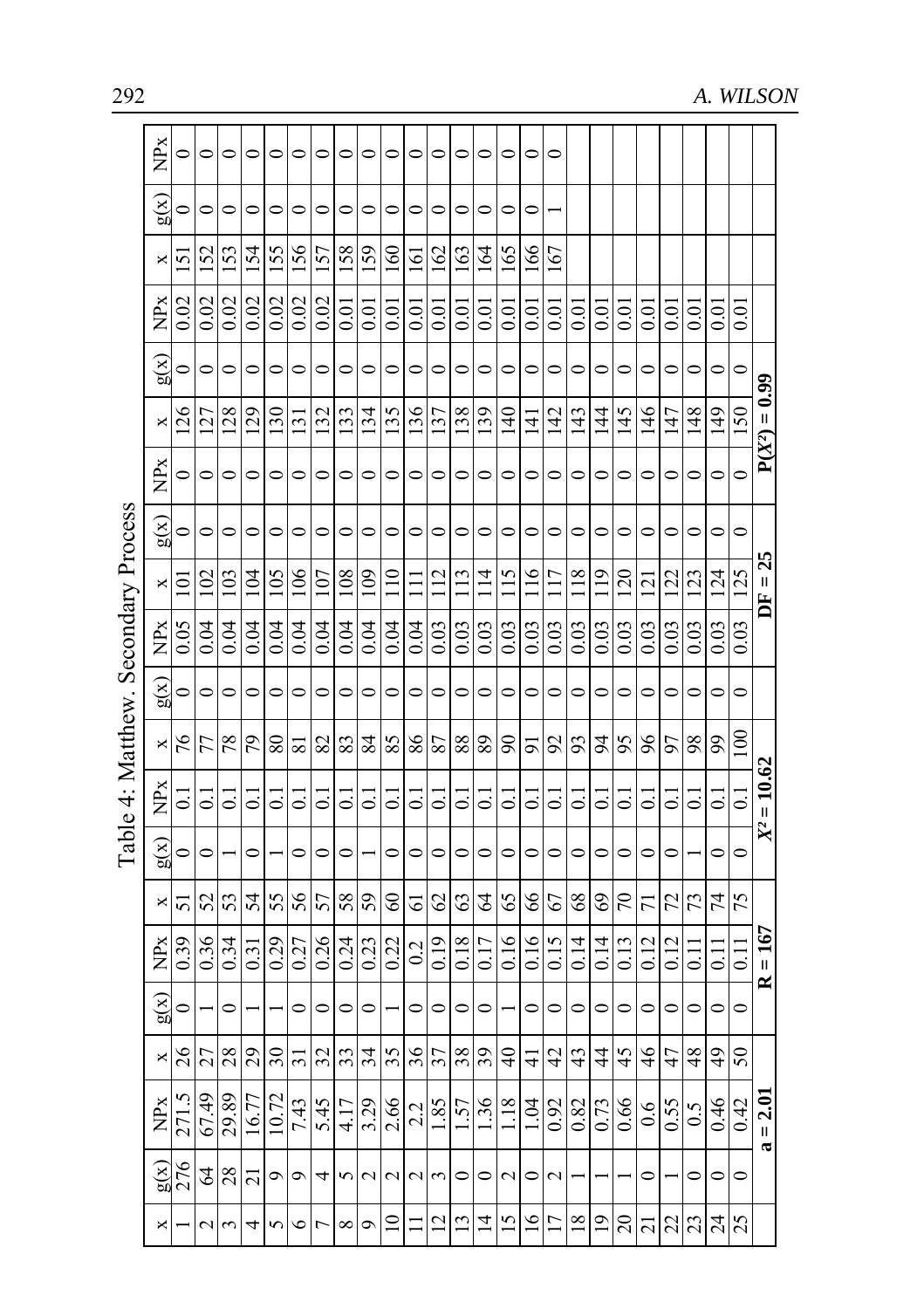| NPx                      | $\circ$            |                   | $\circ$            | 0                  |           | $\circ$            | $\circ$                  |                | $\circ$        | $\circ$                    |                   | $\circ$          | 0                  | 0                | $\circ$            | 0                  |                  |                    |                |                 |                     |
|--------------------------|--------------------|-------------------|--------------------|--------------------|-----------|--------------------|--------------------------|----------------|----------------|----------------------------|-------------------|------------------|--------------------|------------------|--------------------|--------------------|------------------|--------------------|----------------|-----------------|---------------------|
| g(x)                     | $\circ$            | 0                 | $\circ$            | 0                  | $\circ$   | $\circ$            | 0                        | 0              | $\circ$        | 0                          | 0                 | $\circ$          | 0                  | $\circ$          | $\circ$            |                    |                  |                    |                |                 |                     |
| ×                        | $\Xi$              | 102               | 103                | 104                | 105       | 106                | 107                      | 108            | 109            | $\frac{1}{10}$             |                   | 112              | 113                | $\overline{4}$   | 115                | $\frac{8}{11}$     |                  |                    |                |                 | $P(X^2) = 0.29$     |
| NP <sub>x</sub>          | $\circ$            | 0                 | $\circ$            | 0                  | $\circ$   | $\circ$            | 0                        | $\circ$        | $\circ$        | 0                          | $\circ$           | $\circ$          | 0                  | $\circ$          | 0                  | $\circ$            | 0                | 0                  | 0              | $\circ$         |                     |
| $\mathbf{g}(\mathbf{x})$ | $\circ$            | 0                 | $\bullet$          | $\circ$            | $\bullet$ | $\circ$            | $\mathbf{\circ}$         | 0              | $\circ$        | 0                          | 0                 | $\circ$          | 0                  | 0                | $\circ$            | 0                  | 0                | $\circ$            | 0              | $\circ$         |                     |
| ×                        | $\overline{8}$     | 82                | 83                 | 84                 | 85        | 86                 | 87                       | 88             | 89             | $\boldsymbol{\mathcal{S}}$ | 5                 | 92               | 93                 | 94               | 95                 | 96                 | 97               | 98                 | 99             | 100             | $DF = 23$           |
| NP <sub>x</sub>          | $\overline{\circ}$ | ದ                 | $\overline{\circ}$ | ៑                  | ಪ         | $\overline{\circ}$ | ៑                        | ៑              | $\overline{0}$ | $\overline{\circ}$         | ៑                 | $\overline{c}$   | $\overline{\circ}$ | ದ                | $\vec{0}$          | ತ                  | ದ                | $\overline{\circ}$ | $\circ$        | $\circ$         |                     |
| $\mathbf{g}(\mathbf{x})$ | $\circ$            | っ                 | $\circ$            | $\circ$            | $\circ$   | $\circ$            | $\circ$                  | $\circ$        | $\circ$        | $\circ$                    | $\circ$           | $\circ$          | $\circ$            | $\circ$          | $\circ$            | $\circ$            | $\circ$          | $\circ$            | $\circ$        | $\circ$         |                     |
| ×                        | $\overline{6}$     | 62                | 63                 | $\Im$              | 65        | 86                 | 67                       | $\frac{8}{3}$  | 69             | 70                         | Ξ                 | 72               | 73                 | 74               | 75                 | 76                 | 77               | 78                 | 79             | 80              |                     |
| <b>NPx</b>               | 0.2                | $\overline{0.2}$  | $\overline{C}$     | $\overline{\circ}$ | ದ         | $\overline{\circ}$ | $\overline{\phantom{0}}$ | ្ត             | $\overline{0}$ | $\overline{\circ}$         | ្ត                | $\overline{c}$   | $\overline{C}$     | ្ត               | $\overline{\circ}$ | $\overline{\circ}$ | ತ                | ದ                  | ತ              | $\overline{C}$  | $X^2 = 26.23$       |
| g(x)                     | $\circ$            | 0                 | $\circ$            | 0                  |           | $\circ$            | 0                        | 0              | $\circ$        | 0                          | 0                 | 0                | 0                  | 0                | 0                  | 0                  | $\circ$          | 0                  | 0              | $\circ$         |                     |
| ×                        | $\frac{1}{4}$      | 42                | 43                 | $\frac{4}{3}$      | 45        | 46                 | 47                       | 48             | 49             | 50                         | 5                 | 52               | 53                 | 54               | 55                 | 56                 | 57               | 58                 | 59             | 8               |                     |
| NP <sub>x</sub>          | $\frac{6}{3}$      | $\widetilde{0}$ . | $\widetilde{0}$ .  | 0.4                | 0.4       | 0.4                | 0.4                      | $\overline{0}$ | 0.3            | $\overline{0}$             | $0.\overline{3}$  | $0.\overline{3}$ | $\overline{0.2}$   | $\overline{0.2}$ | 0.2                | 0.2                | $\overline{0.2}$ | 0.2                | 0.2            | 0.2             | $=116$<br>$\approx$ |
| g(x)                     |                    | $\mathbf{\Omega}$ | $\circ$            | $\circ$            | 0         | $\circ$            | $\circ$                  | 0              |                | $\circ$                    | 0                 | $\circ$          | $\circ$            |                  | $\circ$            | $\circ$            | 0                | $\circ$            | $\circ$        | $\circ$         |                     |
| ×                        | ಸ                  | 22                | 23                 | $\overline{24}$    | 25        | 26                 | 27                       | 28             | 29             | 30                         | ಸ                 | 32               | 33                 | 34               | 35                 | 36                 | 37               | 38                 | 39             | $\overline{40}$ |                     |
| NP <sub>x</sub>          | 193                | 51.               | 23.5               | 13.6               | 8.84      | 6.24               | 4.64                     | 3.6            | 2.87           | 2.35                       | $-96$             | 1.66             | $\frac{4}{3}$      | $\frac{23}{2}$   | 1.08               | 0.95               | 0.85             | 0.76               | 0.69           | 0.62            | $=1.91$             |
| g(x)                     | 202                | $\frac{4}{6}$     | $\overline{0}$     | $\mathbf{r}$       | $\infty$  | h                  | 5                        | 4              | $\infty$       | $\epsilon$                 | $\mathbf{\Omega}$ | $\bullet$        | $\circ$            | $\circ$          | 4                  |                    |                  | $\bullet$          | $\bullet$      |                 | $\mathbf{\alpha}$   |
| ×                        |                    | $\mathcal{L}$     | 3                  | 4                  | 5         | $\circ$            | Γ                        | ∞              | ç              | $\Xi$                      |                   | $\overline{2}$   | $\frac{1}{3}$      | $\overline{4}$   | $\overline{15}$    | $\frac{6}{1}$      | $\overline{17}$  | $\frac{8}{18}$     | $\overline{9}$ | 20              |                     |

Table 5: Mark. Primary Process Table 5: Mark. Primary Process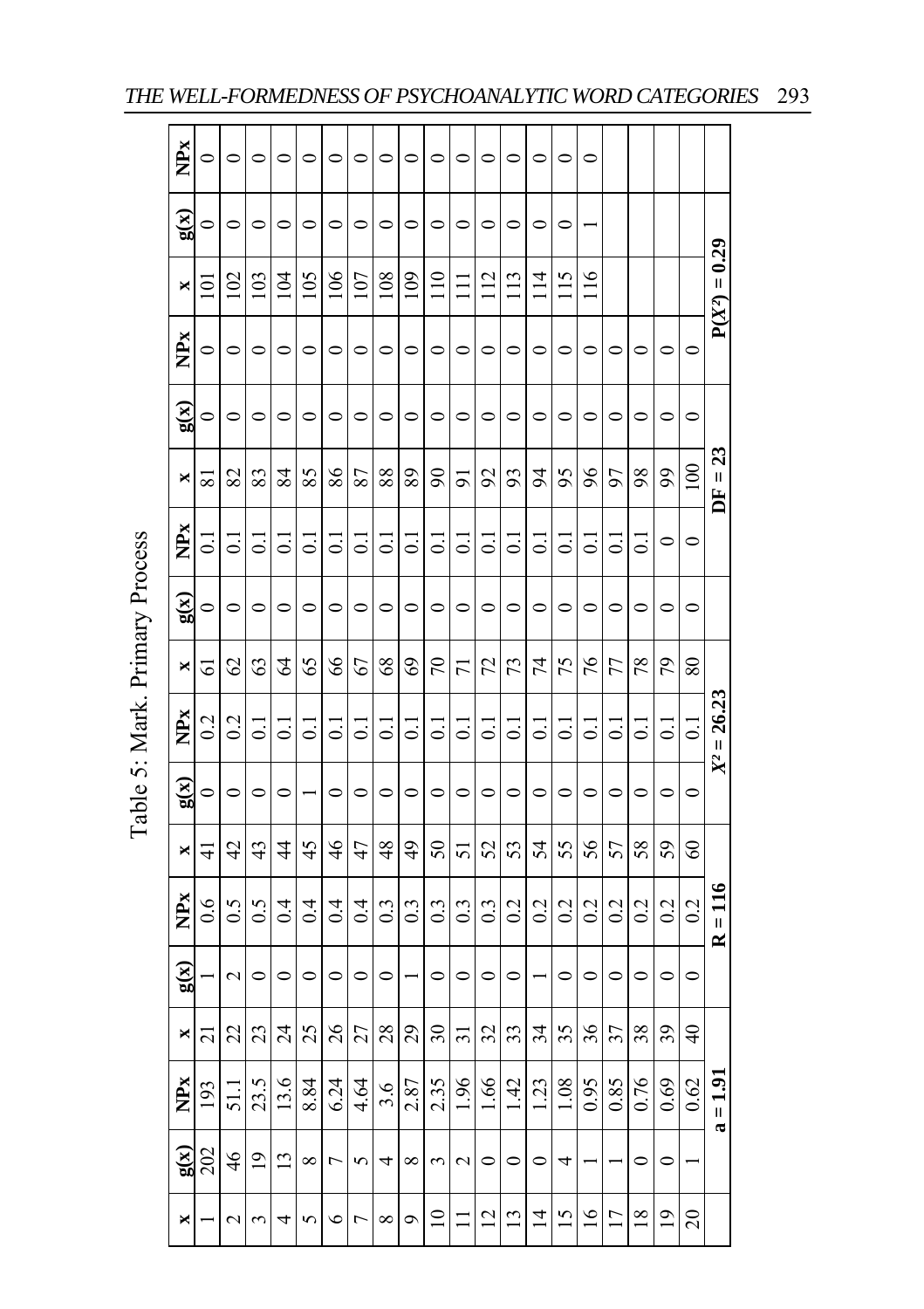| 294                              |                                      |                    |                |                    |                  |                    |                |                    |                    |                    |                |                |                 |                                            | A. WILSON |
|----------------------------------|--------------------------------------|--------------------|----------------|--------------------|------------------|--------------------|----------------|--------------------|--------------------|--------------------|----------------|----------------|-----------------|--------------------------------------------|-----------|
|                                  | À                                    | 0                  | 0              | $\circ$            | 0                | $\circ$            | $\circ$        | $\circ$            | $\circ$            | $\circ$            | $\circ$        |                |                 |                                            |           |
|                                  | $\widetilde{\mathbf{g}}(\mathbf{X})$ | $\circ$            | $\circ$        | $\circ$            | $\circ$          | $\circ$            | $\circ$        | $\circ$            | $\circ$            | $\circ$            |                |                |                 |                                            |           |
|                                  | ×                                    | 73                 | 74             | 75                 | 94               | 77                 | 78             | 79                 | $\rm 80$           | $\overline{\bf 8}$ | 82             |                |                 |                                            |           |
|                                  | Ř                                    | $\circ$            | $\circ$        | $\circ$            | $\circ$          | $\circ$            | $\circ$        | $\circ$            | $\circ$            | $\circ$            | $\circ$        | $\circ$        | $\circ$         |                                            |           |
|                                  | $\widetilde{\mathbf{g}}(\mathbf{x})$ | $\circ$            | $\circ$        | $\circ$            | $\circ$          | $\circ$            | $\circ$        | $\circ$            | $\circ$            | $\circ$            | $\circ$        | $\circ$        | $\circ$         |                                            |           |
|                                  | ×                                    | 5                  | $\mathcal{O}$  | 63                 | $\mathcal{L}$    | 65                 | $\delta$       | 67                 | $68\,$             | 69                 | $\sqrt{2}$     | $\overline{r}$ | 72              | $= 0.79$                                   |           |
|                                  | NPx                                  | $\bar{\circ}$      | $\overline{c}$ | $\overline{\circ}$ | $\overline{0}$ . | $\circ$            | $\circ$        | $\circ$            | $\circ$            | $\circ$            | $\circ$        | $\circ$        | $\circ$         | $P(X^2)$                                   |           |
|                                  | g(x)                                 | $\circ$            | $\circ$        | $\circ$            | $\circ$          | $\circ$            | $\circ$        | $\circ$            | $\circ$            | $\circ$            | $\circ$        | $\circ$        | $\circ$         |                                            |           |
|                                  | ×                                    | $\overline{6}$     | $50\,$         | 51                 | 52               | 53                 | 54             | 55                 | 56                 | 57                 | 58             | 59             | $\infty$        | $\frac{6}{1}$<br>$\boldsymbol{\mathsf{H}}$ |           |
|                                  | NP <sub>x</sub>                      | $\overline{\circ}$ | $\overline{c}$ | $\overline{\circ}$ | $\overline{c}$   | $\overline{c}$     | $\overline{c}$ | $\bar{\circ}$      | $\overline{\circ}$ | $\overline{\circ}$ | $\overline{c}$ | ತ              | $\overline{C}$  | Ĕ                                          |           |
| Table 6: Mark. Secondary Process | g(x)                                 | $\circ$            | $\circ$        | $\circ$            |                  | $\circ$            | $\circ$        | $\circ$            | $\circ$            | $\circ$            | $\circ$        | $\circ$        | $\circ$         |                                            |           |
|                                  | ×                                    | 37                 | 38             | 39                 | $\overline{4}$   | $\frac{4}{1}$      | 42             | 43                 | 4                  | 45                 | 46             | 47             | 48              |                                            |           |
|                                  | <b>NPx</b>                           | 0.2                | 0.2            | 0.2                | 0.2              | 0.2                | 0.2            | $\overline{\circ}$ | $\overline{\circ}$ | $\overline{\circ}$ | ៊              | ತ              | $\overline{0}$  | $= 11.32$                                  |           |
|                                  |                                      |                    |                |                    |                  |                    |                |                    |                    |                    |                |                |                 | $\mathbb{X}^2$                             |           |
|                                  | g(x)                                 | $\circ$            | $\circ$        | $\circ$            | $\circ$          | $\circ$            | $\circ$        | $\circ$            |                    |                    | $\circ$        | $\circ$        | $\circ$         |                                            |           |
|                                  | ×                                    | 25                 | 26             | 27                 | $28$             | 29                 | $30\,$         | $\overline{3}$     | 32                 | 33                 | 34             | 35             | 36              |                                            |           |
|                                  | <b>NP<sub>x</sub></b>                | 0.9                | 0.8            | 0.7                | 0.6              | $\widetilde{S}$ :0 | 0.4            | 0.4                | 0.4                | 0.3                | 0.3            | 0.3            | 0.2             | $= 82$<br>$\approx$                        |           |
|                                  | $\mathbf{g}(\mathbf{x})$             |                    | 0              |                    |                  | $\mathbf 2$        | $\circ$        | 3                  | $\circ$            | $\circ$            |                | $\circ$        | $\circ$         |                                            |           |
|                                  | $\blacksquare$                       | $\overline{13}$    | $\overline{4}$ | $\overline{5}$     | $\overline{16}$  | $\overline{17}$    | $18\,$         | $\overline{0}$     | $\overline{c}$     | $\overline{21}$    | 22             | 23             | $\overline{24}$ |                                            |           |
|                                  | <b>NPx</b>                           | $\overline{5}$     | 46.4           | 19.7               | 10.7             | 6.66               | 4.53           | 3.27               | 2.46               | 1.92               | 1.54           | <b>125</b>     | 1.04            | $a = 2.12$                                 |           |
|                                  | $\mathbf{g}(\mathbf{x})$             | 205                | 48             | $\overline{9}$     | $\mathcal{O}$    | 5                  | 4              | 4                  | $\mathbf 2$        | $\circ$            | 3              |                | $\circ$         |                                            |           |
|                                  | ×                                    |                    | 2              | 3                  | 4                | 5                  | $\circ$        | $\overline{ }$     | $\infty$           | Ó                  | $\supseteq$    |                | $\overline{2}$  |                                            |           |
|                                  |                                      |                    |                |                    |                  |                    |                |                    |                    |                    |                |                |                 |                                            |           |

| č                  |
|--------------------|
| $\cdots$<br>١<br>τ |
| i                  |
| ĺ<br>ξ             |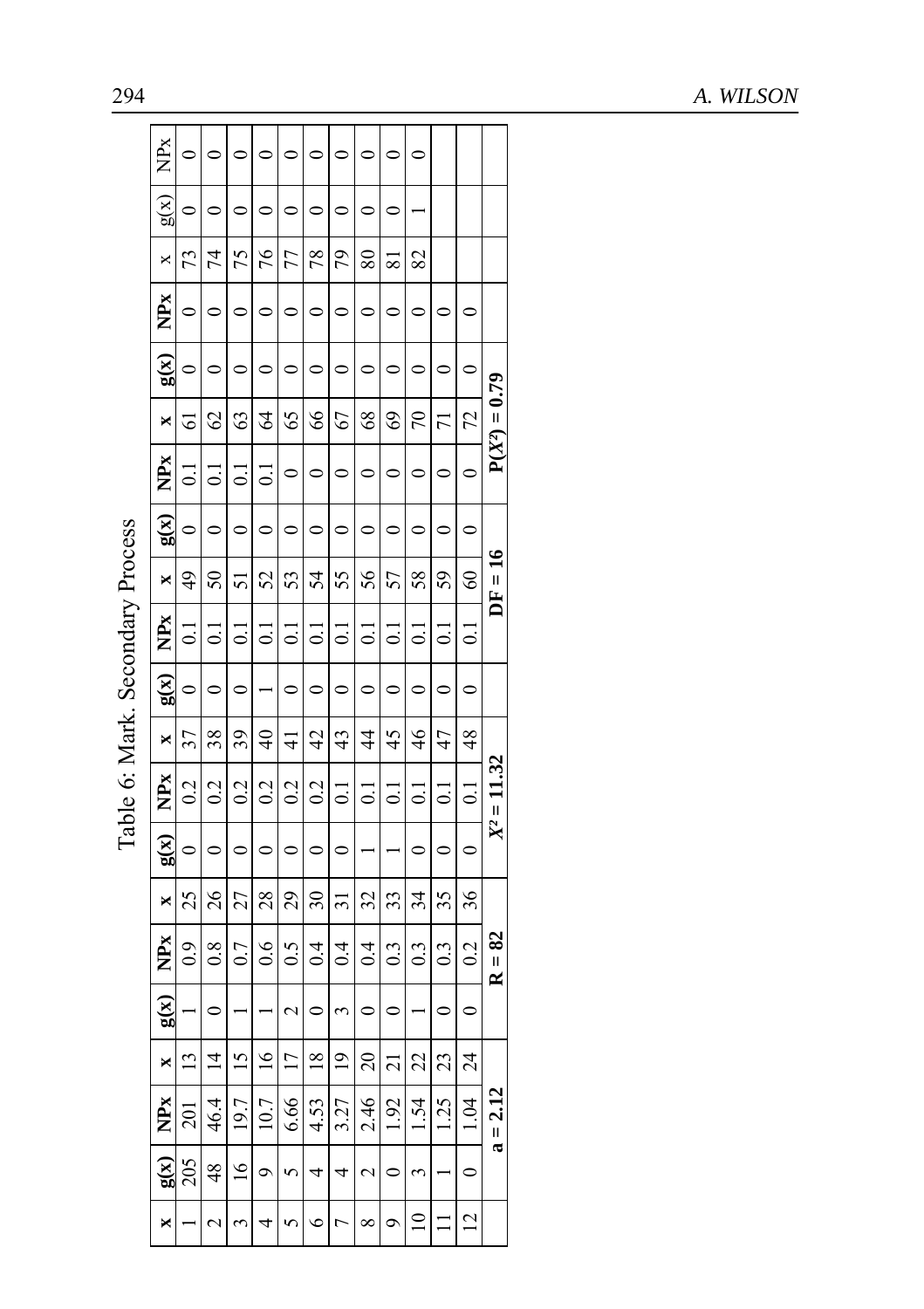|                              |                          |                       |                 |              |                     |                |              |                |                  |                 | Table 7: Luke. Primary Process |                 |      |                     |                 |                          |                      |                |         |                 |
|------------------------------|--------------------------|-----------------------|-----------------|--------------|---------------------|----------------|--------------|----------------|------------------|-----------------|--------------------------------|-----------------|------|---------------------|-----------------|--------------------------|----------------------|----------------|---------|-----------------|
| ×                            | $\mathbf{g}(\mathbf{x})$ | NP <sub>x</sub>       | ×               | g(x)         | NP <sub>x</sub>     | ×              | g(x)         | $\sum_{x}$     | $\frac{1}{2}$    | g(x)            | $\sum_{\mathbf{X}}$            | ×               | g(x) | NP <sub>X</sub>     | ×               | $\mathbf{g}(\mathbf{x})$ | NP <sub>x</sub>      | ×              | g(x)    | NP <sub>x</sub> |
|                              |                          | 262.9                 | ಸ               |              | 0.33                | 5              |              | 0.09           |                  |                 | 0.04                           | $\overline{2}$  |      | 0.02                | 51              | $\mathbf{C}$             | 0.02                 | ≊              | $\circ$ |                 |
|                              | $rac{88}{8}$             | 68.29                 | $\frac{22}{33}$ |              | $\frac{51}{100}$    | $\frac{62}{3}$ |              | $rac{80}{600}$ | $\frac{8}{3}$    | $\circ$ $\circ$ | 0.04                           | $\frac{22}{23}$ |      | $\frac{0.02}{0.02}$ | $\frac{52}{53}$ |                          | 0.02                 | 82             |         |                 |
| $\sim$                       |                          | 1.04                  |                 |              |                     |                |              |                |                  |                 | $\overline{0.04}$              |                 |      |                     |                 |                          | 0.01                 | 183            |         |                 |
|                              | $\frac{8}{18}$           | 7.74                  | 34              |              |                     | $\overline{6}$ |              | 80.0           | 76               | $\circ$         | 0.04                           | $\overline{24}$ |      | 0.02                | 154             | 0                        | $\overline{0}$       | 184            | $\circ$ |                 |
| $4\sim$                      |                          | $\frac{49}{5}$        | 35              |              | 0.26                | 65             |              | 0.08           | 56               | $\circ$         | 0.04                           | 25              |      | 0.02                | 55              | 0                        | Ξ.                   | 185            | $\circ$ |                 |
|                              | O                        | 8.06                  | $rac{26}{37}$   |              | $\frac{0.25}{0.23}$ | $rac{6}{99}$   |              | 80.0           | $\frac{6}{96}$   | $\circ$         | 0.04                           | $\frac{26}{27}$ |      | 0.02                | 951             |                          | $_{\rm 0.01}$        | 981            |         |                 |
|                              | ٥                        | 5.97                  |                 |              |                     |                |              | 0.07           |                  |                 | 0.04                           |                 |      |                     | 57              |                          | $\rm \ddot{\rm 0}$   | 187            |         |                 |
| $\infty$                     |                          | 4.61                  | 38              |              | 0.22                | $\frac{8}{3}$  |              | 0.07           | 98               | 0               | 0.04                           | 128             |      | 0.02                | 158             | 0                        | $\rm \ddot{\rm 0}$   | 188            |         |                 |
|                              | $\circ$                  | 3.66                  | 39              |              | $\overline{0.2}$    | 69             | $\circ$      | 0.07           | 99               | $\circ$         | 0.03                           | $\overline{29}$ |      | 0.02                | 159             | $\circ$                  | 0.01                 | 189            | $\circ$ |                 |
|                              | 4                        | 2.99                  | $\frac{1}{2}$   |              | 0.2                 | 07             |              | 0.07           | $\Xi$            | $\circ$         | 0.03                           | $\overline{05}$ |      | 0.02                | $\mathbb{S}$    | $\circ$                  | $\frac{1}{2}$        | $\frac{8}{1}$  |         |                 |
|                              |                          | 2.48                  | 4               |              |                     |                |              | 0.07           | Ξ                |                 | 0.03                           | Ι£Ι             |      | 0.02                | $\Xi$           | 0                        | $\rm \ddot{\rm 0}$   | $\frac{1}{2}$  |         |                 |
|                              |                          | 2.09                  | 42              |              |                     | 72             |              | 0.06           | $\Xi$            | 0               | 0.03                           | $\overline{32}$ |      | 0.02                | $^{162}$        | 0                        | $\frac{0}{2}$        | $\overline{5}$ |         |                 |
|                              |                          | 79                    | 43              |              |                     | 73             | ∍            | 0.06           | $^{2}$           |                 | 0.03                           | 33              |      | $0.02\,$            | $^{63}$         | 0                        | $\frac{1}{2}$        | š              |         |                 |
| ⊻                            |                          | .S.                   | $\frac{4}{4}$   |              |                     | 74             |              | 0.06           | $\overline{6}$   | 0               | 0.03                           | $\frac{34}{3}$  |      | 0.02                | 19              | 0                        | $\rm _{0.0}$         | Pol            |         |                 |
|                              |                          | 36                    | 45              |              |                     | 57             |              | 0.06           | $\frac{50}{5}$   |                 | 0.03                           | 35              |      | 0.02                | .65             |                          | $\rm \ddot{\rm 0}$   | <b>95</b>      |         |                 |
| ≗                            |                          | ų                     | $\frac{4}{6}$   |              |                     | 76             |              | 0.06           | 106              | 0               | 0.03                           | 36              |      | 0.02                | 166             | 0                        | $\rm \ddot{\rm 0}$   | $^{96}$        |         |                 |
|                              |                          | $\widetilde{90}$      | 47              |              |                     |                |              | 0.06           | $\overline{107}$ | $\circ$         | 0.03                           | 137             |      | 0.02                | 167             | 0                        | $\rm \ddot{\rm 0}$   |                |         |                 |
| $\approx$                    |                          | 6.0                   | $\frac{8}{3}$   |              |                     | 78             |              | 0.06           | $\frac{80}{2}$   | $\circ$         | 0.03                           | 138             |      | 0.02                | 168             | 0                        | $_{\odot}$           |                |         |                 |
| $\overline{0}$               |                          | 98.0                  | $^{6}$          |              |                     | 54             |              | 50.0           | 601              |                 | 0.03                           | 6£1             |      |                     | 69              |                          | $\overline{0.0}$     |                |         |                 |
| $0\overline{c}$              |                          | 0.78                  | 05              |              |                     | $80\,$         |              | 0.05           |                  | 0               | 0.03                           | $\frac{1}{4}$   |      |                     |                 |                          | $\rm \ddot{\rm 0}$   |                |         |                 |
| ΙŹ                           |                          |                       | 5               |              |                     | $\approx$      |              | 0.05           |                  | 0               | 0.03                           | ₹               |      | 0.02                |                 |                          | $_{\rm 0.01}$        |                |         |                 |
|                              | $\circ$                  | 0.64                  | 52              |              |                     | 82             |              | 0.05           |                  | 0               | 0.03                           | 요<br>           |      | 0.02                |                 | ∊                        | $\overline{0.01}$    |                |         |                 |
| <u>ผู้ผู้ผู้ผู้ผู้หูนั้น</u> |                          | $\frac{0.59}{0.54}$   | $\frac{53}{4}$  |              |                     | 83             |              | 0.05           |                  |                 | 0.03                           | $\frac{43}{5}$  |      | 0.02                |                 |                          | $\rm \ddot{\rm 0}$   |                |         |                 |
|                              |                          |                       |                 |              |                     | 84             |              | 0.05           |                  |                 | $\rm{6.03}$                    | $\overline{4}$  |      |                     | 74              |                          | $\rm \ddot{\rm 0}$   |                |         |                 |
|                              | N                        | 0.5                   | 55              |              |                     | 85             |              | 0.05           |                  | 0               | 0.03                           | 145             |      | 0.02                | 75              | 0                        | $\rm\thinspace 0.01$ |                |         |                 |
|                              |                          | 0.47                  | 95              |              | $\mathbf{I}$        | 86             | 0            | 0.05           | $\mathbf{e}$     | 0               | 0.03                           | 146             |      | 0.02                | 76              | $\mathsf{C}$             | $\rm{C_{O}}$         |                |         |                 |
|                              |                          | 0.43                  | 57              |              |                     | 87             |              | 0.04           |                  |                 | 0.03                           | 147             |      |                     |                 |                          | $\rm \ddot{\rm 0}$   |                |         |                 |
|                              |                          | $\overline{0}$        | 58              |              |                     | 88             |              | 0.04           |                  |                 |                                | $\frac{8}{4}$   |      |                     |                 |                          | $_{\odot}^{\circ}$   |                |         |                 |
| 67                           |                          | 0.38                  | 59              |              | 0.09                | 68             | 0            | 0.04           | $\mathbf{r}$     |                 | 0.02                           | $\frac{49}{5}$  |      |                     | 79              | 0                        | $\overline{0}$       |                |         |                 |
| $30\,$                       |                          | 0.35                  | $\degree$       | $\mathbf{C}$ | 0.09                | 90             | $\mathbf{C}$ | 0.04           | 120              | $\bullet$       | 0.02                           | $^{150}$        | ⋍    | 0.02                | 180             | $\circ$                  | 5<br>0.01            |                |         |                 |
|                              |                          | $= 1.94$<br>$\approx$ |                 |              | $R = 196$           |                |              | $X^2 = 19.56$  |                  |                 |                                | $DF = 28$       |      |                     | $P(X^2) = 0.88$ |                          |                      |                |         |                 |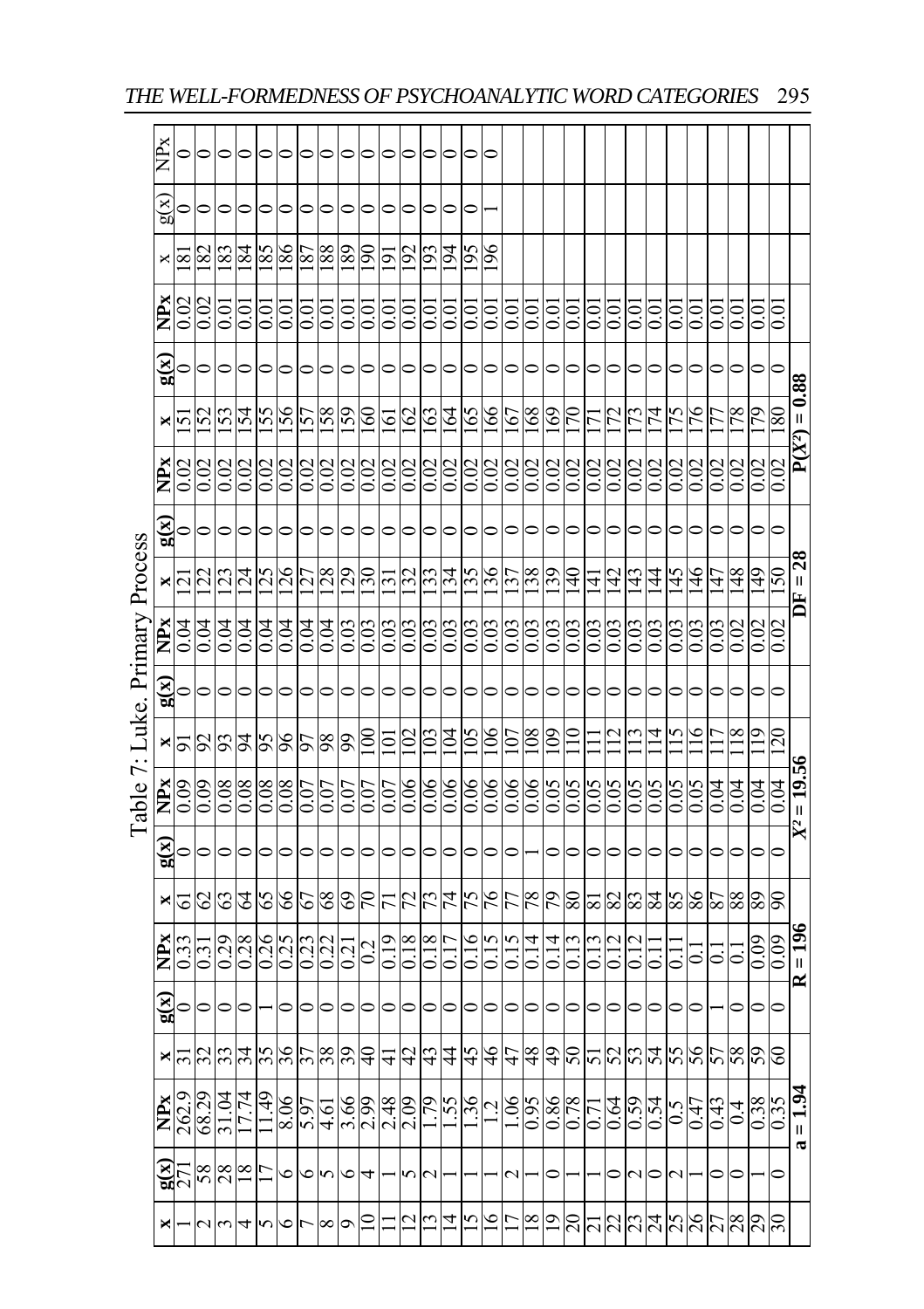| Secondary Process<br>Table 8: Luke. | Ř<br>$\mathbf{g}(\mathbf{x})$<br>×<br>NP <sub>x</sub><br>g(x)<br>×<br><b>NPx</b><br>g(x)<br>$\frac{16}{5}$<br>NP <sub>X</sub> | 'n<br>$\overline{q}$<br>$\circ$<br>0<br>្ត | 52<br>22<br>$\circ$<br>0<br>$\frac{8}{25}$<br>$\overline{0}$ . | 53<br>23 | 54<br>0<br>24<br>$\overline{16}$<br>0 | 55<br>⊂<br>25<br>56 | 99<br>$\frac{66}{96}$ | 57<br>0<br>25   | 158<br>0<br>$\frac{28}{29}$<br>0<br>98 | 69<br>0<br>0<br>99 | 60<br>≘<br>$\frac{50}{31}$<br>⊂<br>00 | 161<br>≘<br>$\circ$ | 162<br>≘<br>32<br>S | 163<br>⊂<br>33<br>0<br>$\mathbf{C}$ | 164<br>⊂<br>34<br>⊂<br>$\mathfrak{q}$<br>⊂ | 591<br>55<br>SO | 166<br>≏<br>36<br>0<br>$\frac{8}{3}$ | 167<br>≘<br>$\overline{37}$<br>0<br>S | 891<br>⊂<br>38<br>⊂<br>$_{\rm 80}$ | 691<br>65<br>80 | $\approx$<br>₹, | Ļ,<br>≘<br>₹        | 72<br>⊂<br>42 | 73<br>4                        | 74<br>4 | 75<br>≘<br>$\frac{45}{5}$ | 76<br>0<br>$\frac{4}{6}$ | 47 | ∊<br>78<br>0<br>0<br>$\frac{48}{5}$<br>$\frac{8}{18}$ | 79<br>$\circ$<br>0<br>$\frac{9}{4}$<br>0<br>0<br>$\frac{1}{2}$<br>0<br>0 | $\overline{\phantom{a}}$<br>$\mathbf{C}$<br>0<br>0<br>120<br>$\subset$ |
|-------------------------------------|-------------------------------------------------------------------------------------------------------------------------------|--------------------------------------------|----------------------------------------------------------------|----------|---------------------------------------|---------------------|-----------------------|-----------------|----------------------------------------|--------------------|---------------------------------------|---------------------|---------------------|-------------------------------------|--------------------------------------------|-----------------|--------------------------------------|---------------------------------------|------------------------------------|-----------------|-----------------|---------------------|---------------|--------------------------------|---------|---------------------------|--------------------------|----|-------------------------------------------------------|--------------------------------------------------------------------------|------------------------------------------------------------------------|
|                                     |                                                                                                                               |                                            |                                                                |          |                                       |                     |                       |                 |                                        |                    |                                       |                     |                     |                                     |                                            |                 |                                      |                                       |                                    |                 |                 |                     |               |                                |         |                           |                          |    |                                                       |                                                                          | 50                                                                     |
|                                     |                                                                                                                               |                                            |                                                                |          |                                       |                     |                       |                 |                                        |                    |                                       |                     |                     |                                     |                                            |                 |                                      |                                       |                                    |                 |                 |                     |               |                                |         |                           |                          |    |                                                       |                                                                          |                                                                        |
|                                     |                                                                                                                               |                                            |                                                                |          |                                       |                     |                       |                 |                                        |                    |                                       |                     |                     |                                     |                                            |                 |                                      |                                       |                                    |                 |                 |                     |               |                                |         |                           |                          |    |                                                       |                                                                          |                                                                        |
|                                     |                                                                                                                               |                                            |                                                                |          |                                       |                     |                       |                 |                                        |                    |                                       |                     |                     |                                     |                                            |                 |                                      |                                       |                                    |                 |                 |                     |               |                                |         |                           |                          |    |                                                       |                                                                          |                                                                        |
|                                     |                                                                                                                               |                                            |                                                                |          |                                       |                     |                       |                 |                                        |                    |                                       |                     |                     |                                     |                                            |                 |                                      |                                       |                                    |                 |                 |                     |               |                                |         |                           |                          |    |                                                       |                                                                          |                                                                        |
|                                     | g(x)                                                                                                                          |                                            |                                                                |          |                                       |                     |                       |                 |                                        |                    |                                       |                     |                     |                                     |                                            |                 |                                      |                                       |                                    |                 |                 |                     |               |                                |         |                           |                          |    |                                                       |                                                                          |                                                                        |
|                                     | ×                                                                                                                             | 5                                          | $\mathcal{O}$                                                  | S        | 2                                     | 65                  |                       | $\frac{19}{99}$ | 89                                     | $^{69}$            | $\sqrt{7}$                            |                     | 72                  | 73                                  | $\overline{7}$                             | 57              | 76                                   | 77                                    | 78                                 | 79              | 80              | $\overline{\infty}$ | 28            | $rac{83}{4}$                   |         | 58                        | 98                       | 78 | 88                                                    | 89                                                                       | $\infty$                                                               |
|                                     | È                                                                                                                             | $\overline{0}$                             | 0.2                                                            | 0.2      | 0.2                                   | $\Omega$            | 0.2                   | $\dot{\circ}$   | ್ರ                                     | ತ                  | ö                                     | ö                   | $\mathbf{c}$        | ៑                                   | ៑                                          | ö               | $\dot{\circ}$                        | Õ                                     | Õ                                  | ö               |                 | $\circ$             | d             |                                |         | $\mathbf{c}$              | $\dot{\circ}$            | ö  | S                                                     | ್ರ                                                                       | ತ                                                                      |
|                                     | g(x)                                                                                                                          |                                            |                                                                |          |                                       |                     |                       |                 |                                        |                    |                                       |                     |                     |                                     |                                            |                 |                                      |                                       |                                    |                 |                 |                     |               |                                |         |                           |                          |    |                                                       | 0                                                                        | 0                                                                      |
|                                     | ×                                                                                                                             | $\sim$                                     | 32                                                             |          | 34                                    | 35                  | $rac{56}{25}$         |                 | 38                                     | 39                 | $\frac{4}{\sqrt{2}}$                  | ₹                   | 42                  | 43                                  | 4                                          | 45              | 46                                   | 47                                    | 8+                                 | $\overline{6}$  | $\mathcal{S}$   | 5                   | 52            | 53                             | 75      | 55                        | 95                       | 57 | 89                                                    | 59                                                                       | $^{\circ}$                                                             |
|                                     | <b>NPx</b>                                                                                                                    |                                            | $\frac{325}{73.6}$                                             | 6.05     | 16.7                                  | $\frac{3}{2}$       |                       | 5.03            | 3.78                                   | 2.94               | $\frac{2.34}{1.91}$                   |                     | 65                  | $\frac{34}{3}$                      | $\vec{a}$                                  | 86.0            | 98.0                                 | 0.75                                  | 0.67                               | 0.59            | 6.50            | 0.48                | 0.43          | 0.39                           | 950     | 0.33                      | $\overline{0}$           |    | $\frac{0.28}{0.26}$                                   | 0.24                                                                     | 0.22                                                                   |
|                                     | $\mathbf{g}(\mathbf{x})$                                                                                                      |                                            | $\frac{329}{72}$                                               |          | $\frac{8}{18}$                        | $^{\circ}$          |                       |                 |                                        |                    |                                       |                     |                     |                                     |                                            |                 |                                      | 0                                     | ⊂                                  |                 |                 |                     |               |                                |         |                           |                          | C  | 0                                                     | 0                                                                        |                                                                        |
|                                     | ×                                                                                                                             |                                            | $\sim$                                                         |          | 4                                     |                     | ٥Ι٢                   |                 | $^{\circ}$                             | P                  |                                       |                     |                     |                                     | ⋣                                          | $\overline{5}$  | $\tilde{=}$                          |                                       |                                    | $\frac{61}{8}$  |                 |                     |               | <u> ล ส ส ส ส ส ส ส ส ล</u>  ล |         |                           |                          |    |                                                       |                                                                          |                                                                        |

296 *A. WILSON*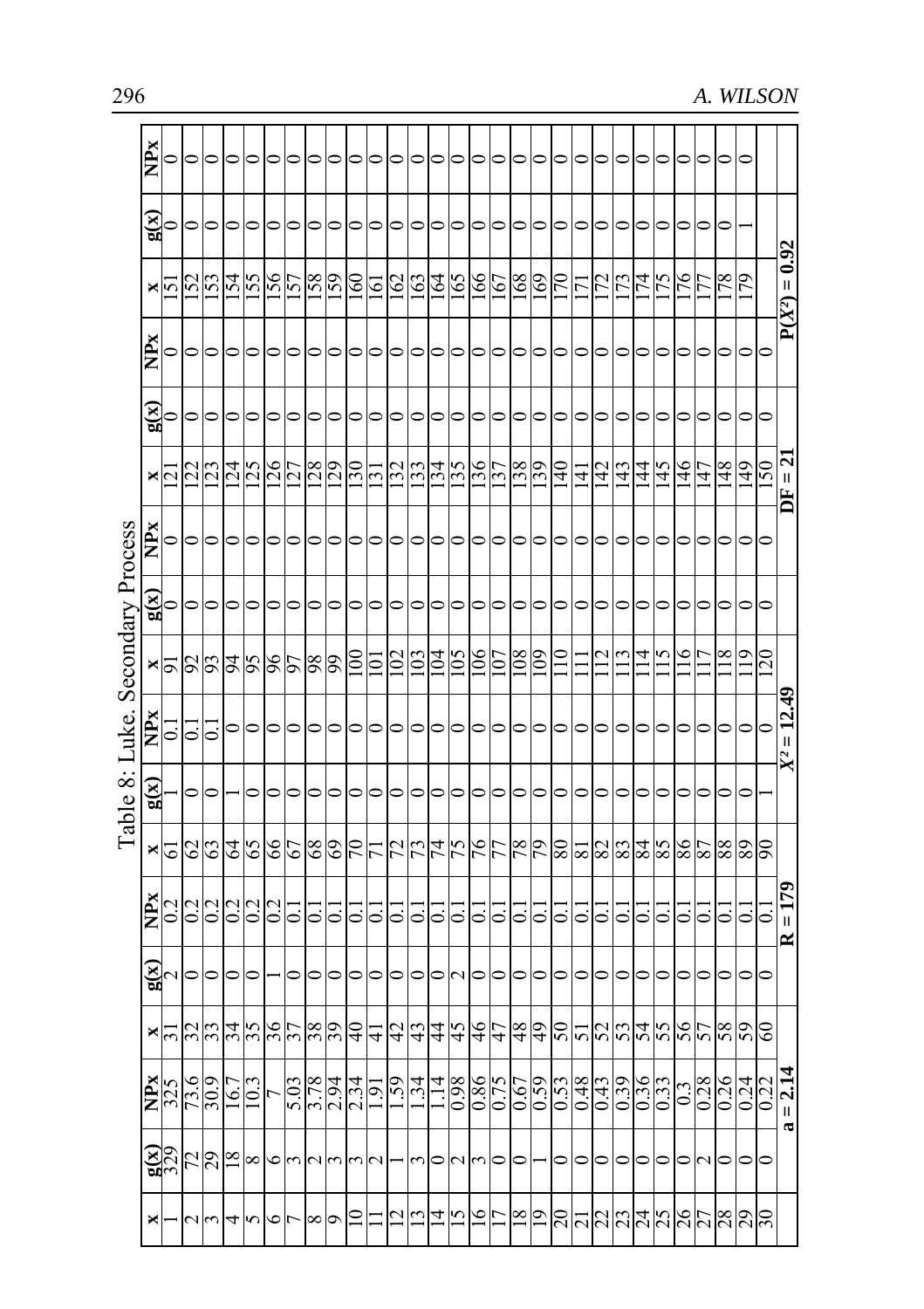| χ                          |                                           |                                                                                  |                                                                                                                                                                |                          |                |                                            |      |               |                                                                                                      |                |     |                                                                |                                      |                |                                                                                              |                                  |               |                             |                                           |                |                               |                            |         |                      |                       |           |                                      |                                                                           |                   |                                       |                                              |
|----------------------------|-------------------------------------------|----------------------------------------------------------------------------------|----------------------------------------------------------------------------------------------------------------------------------------------------------------|--------------------------|----------------|--------------------------------------------|------|---------------|------------------------------------------------------------------------------------------------------|----------------|-----|----------------------------------------------------------------|--------------------------------------|----------------|----------------------------------------------------------------------------------------------|----------------------------------|---------------|-----------------------------|-------------------------------------------|----------------|-------------------------------|----------------------------|---------|----------------------|-----------------------|-----------|--------------------------------------|---------------------------------------------------------------------------|-------------------|---------------------------------------|----------------------------------------------|
| g(x)                       |                                           |                                                                                  |                                                                                                                                                                |                          |                |                                            |      |               |                                                                                                      |                |     |                                                                |                                      |                |                                                                                              |                                  |               |                             |                                           |                |                               |                            |         |                      |                       |           |                                      |                                                                           |                   |                                       |                                              |
| ×                          | 78                                        |                                                                                  | ន್ಷ                                                                                                                                                            | l 6 l                    | 192            | Ş                                          | 94   |               | $\frac{6}{5}$                                                                                        | 161            |     |                                                                |                                      |                |                                                                                              | 203                              |               |                             |                                           |                |                               | 209                        |         |                      |                       |           |                                      |                                                                           |                   |                                       |                                              |
| NP <sub>x</sub>            |                                           |                                                                                  |                                                                                                                                                                |                          |                |                                            |      |               |                                                                                                      |                |     |                                                                |                                      |                |                                                                                              |                                  |               |                             |                                           |                |                               |                            |         |                      |                       |           |                                      |                                                                           |                   |                                       |                                              |
| $\mathbf{g}(\mathbf{x})$   |                                           |                                                                                  |                                                                                                                                                                |                          |                |                                            |      |               |                                                                                                      |                |     |                                                                |                                      |                |                                                                                              |                                  |               |                             |                                           |                |                               |                            |         |                      |                       |           |                                      |                                                                           |                   |                                       |                                              |
| ×                          | 95                                        |                                                                                  | $\mathcal{S}$                                                                                                                                                  | $\mathcal{S}$            | $\Xi$          | $\mathcal{S}$                              | 63   |               | 65                                                                                                   |                | 167 | 891                                                            |                                      |                |                                                                                              |                                  |               |                             |                                           |                |                               | $\frac{8}{2}$              | 79      | $_{80}$              | $\infty$              | $\approx$ | 83                                   | 184                                                                       | 85                |                                       | $P(X^2) = 0.88$                              |
|                            |                                           |                                                                                  |                                                                                                                                                                |                          |                |                                            |      |               |                                                                                                      | 0              |     |                                                                |                                      |                |                                                                                              |                                  |               |                             |                                           |                |                               |                            |         |                      |                       |           |                                      |                                                                           | 0                 |                                       |                                              |
|                            |                                           |                                                                                  |                                                                                                                                                                |                          |                |                                            |      |               |                                                                                                      |                |     |                                                                |                                      |                |                                                                                              |                                  |               |                             |                                           |                |                               |                            |         |                      |                       |           |                                      |                                                                           |                   |                                       |                                              |
|                            |                                           |                                                                                  | $^{28}$                                                                                                                                                        | 29                       | $\frac{30}{2}$ | $\epsilon$                                 |      |               | ઝ                                                                                                    |                |     | 137                                                            |                                      |                | $\frac{1}{4}$                                                                                | $\frac{1}{4}$                    | $\frac{4}{2}$ | 4                           | $\overline{4}$                            | $\frac{45}{5}$ | 146                           | $\frac{1}{4}$              | 148     |                      |                       | ŋ         | <b>S2</b>                            | 53                                                                        |                   |                                       | $DF = 26$                                    |
|                            |                                           |                                                                                  |                                                                                                                                                                |                          |                |                                            |      |               |                                                                                                      | 0              | 0   |                                                                |                                      |                |                                                                                              |                                  |               |                             |                                           |                |                               |                            |         |                      |                       |           |                                      | 0                                                                         | 0                 |                                       |                                              |
|                            |                                           |                                                                                  |                                                                                                                                                                |                          |                |                                            |      |               |                                                                                                      |                |     |                                                                |                                      |                |                                                                                              |                                  |               |                             |                                           |                |                               |                            |         |                      |                       |           |                                      |                                                                           |                   |                                       |                                              |
|                            |                                           |                                                                                  |                                                                                                                                                                |                          |                |                                            |      |               |                                                                                                      |                |     |                                                                |                                      |                |                                                                                              |                                  |               |                             |                                           | 4              |                               | ٥                          |         |                      |                       |           |                                      |                                                                           |                   |                                       |                                              |
|                            |                                           |                                                                                  |                                                                                                                                                                |                          |                |                                            |      |               |                                                                                                      |                |     |                                                                |                                      |                |                                                                                              |                                  |               |                             |                                           |                |                               |                            |         |                      |                       |           |                                      |                                                                           |                   |                                       |                                              |
|                            |                                           |                                                                                  |                                                                                                                                                                |                          |                |                                            |      |               |                                                                                                      | 0              | S   |                                                                |                                      |                |                                                                                              |                                  |               |                             |                                           |                |                               | $\Rightarrow$              |         |                      |                       |           |                                      | 0                                                                         | 0                 |                                       | $= 17.98$<br>$\chi^2$                        |
|                            |                                           |                                                                                  |                                                                                                                                                                | っ                        | 0              |                                            |      |               |                                                                                                      | 0              | 0   | 0                                                              | 0                                    |                | ⊃                                                                                            | っ                                |               |                             |                                           |                | ⊃                             | 0                          |         |                      |                       |           |                                      | 0                                                                         | 0                 |                                       |                                              |
| ×                          | 63                                        |                                                                                  | 89                                                                                                                                                             | 67                       | 89             | $\mathcal{S}^3$                            |      |               | 72                                                                                                   |                |     |                                                                |                                      |                |                                                                                              |                                  | $_{80}$       |                             |                                           |                |                               | 58                         |         |                      |                       |           |                                      | 5                                                                         |                   |                                       |                                              |
| NPx                        |                                           |                                                                                  |                                                                                                                                                                |                          | $\overline{0}$ |                                            |      |               |                                                                                                      |                | 0.2 | 0.2                                                            | 0.2                                  |                |                                                                                              |                                  |               |                             |                                           |                |                               |                            |         |                      |                       |           |                                      |                                                                           |                   |                                       | $= 213$                                      |
|                            |                                           |                                                                                  |                                                                                                                                                                |                          |                |                                            |      |               |                                                                                                      |                |     |                                                                |                                      |                |                                                                                              |                                  |               |                             |                                           |                |                               |                            |         |                      |                       |           |                                      |                                                                           |                   |                                       | $\approx$                                    |
| ×                          | 32                                        |                                                                                  |                                                                                                                                                                |                          |                | 38                                         |      | $\frac{1}{2}$ | 4                                                                                                    | $\overline{c}$ | 43  | $\overline{4}$                                                 |                                      |                |                                                                                              | $^{48}$                          |               |                             |                                           |                |                               |                            |         |                      |                       |           |                                      | 8                                                                         | $\circ$           |                                       |                                              |
| $\mathbf{NP}_{\mathbf{X}}$ | $\overline{2}$                            |                                                                                  | $\overline{2.2}$                                                                                                                                               | $\overline{\phantom{0}}$ |                | $\frac{4}{3}$                              | 3.45 |               | 23                                                                                                   |                |     |                                                                |                                      |                | 86.0                                                                                         |                                  | 64:0          |                             | 59.0                                      | $\frac{6}{1}$  |                               | $\overline{5}$             | -<br>20 |                      | $\frac{4}{3}$         | 0.38      |                                      | 0.33                                                                      | $\overline{0.31}$ |                                       | $a = 1.82$                                   |
|                            | $\frac{46}{5}$                            |                                                                                  | ų                                                                                                                                                              |                          | ∘              | ∞                                          |      |               |                                                                                                      |                |     |                                                                |                                      |                |                                                                                              |                                  |               |                             |                                           |                |                               |                            |         |                      |                       |           |                                      |                                                                           |                   |                                       |                                              |
| ×                          |                                           |                                                                                  | 4                                                                                                                                                              |                          | $\circ$        |                                            |      |               |                                                                                                      |                | ų   | $\mathbf{u}$                                                   | $\overline{4}$                       | $\overline{5}$ | $\overline{6}$                                                                               |                                  |               |                             |                                           |                |                               |                            |         |                      |                       |           |                                      |                                                                           |                   |                                       |                                              |
|                            | NPx<br>MP <sub>X</sub><br>NP <sub>x</sub> | g(x)<br>$\frac{\mathbf{x}}{25}$<br>g(x)<br>$\frac{1}{2}$<br>g(x)<br>g(x)<br>g(x) | $\frac{68}{88}$<br>$\frac{85}{15}$<br>$\frac{26}{27}$<br>$\frac{96}{56}$<br>$\frac{59}{2}$<br>$3\frac{3}{4}$<br>$rac{42.8}{20.5}$<br>$\frac{47}{19}$<br>$\sim$ |                          |                | $\frac{66}{86}$<br>$\frac{56}{37}$<br>5.82 | ຂ    | 39            | $\overline{5}$<br>$\mathfrak{D}$<br>$\frac{32}{3}$<br>20<br>$\zeta$ <sup>0</sup><br>2.79<br>$\infty$ |                | Z   | 801<br>991<br>$\frac{135}{136}$<br>$\delta$<br>74<br>74<br>0.2 | 661<br>$^{\circ}$<br>57<br>$59^{11}$ | 5              | $\frac{0}{69}$<br>$\frac{85}{39}$<br>80<br>$\frac{2}{9}$<br>$\frac{91}{5}$<br>$\frac{43}{5}$ | $\frac{20}{20}$<br>3<br>78<br>47 | 57            | 204<br>$\frac{6}{7}$<br>88( | 205<br>18<br>50<br>0.72<br>$\frac{61}{8}$ |                | 206<br>207<br>$\frac{28}{25}$ | 208<br>84<br>ದ ದ ದ<br>0.55 |         | 86<br>$\frac{25}{5}$ | 67<br>78<br>99<br>750 | 05<br>88  | $\mathbb{S}$<br>68<br>8 <sup>°</sup> | $\mathbf{\tilde{c}}$<br>$\infty$<br>59<br>$\mathfrak{S} \in \mathfrak{O}$ | 22                | 151<br>23<br>26<br><b>Adaaaaaaaaa</b> | 98<br>55<br>124<br>93<br>ζ9<br>0.29<br>$\Xi$ |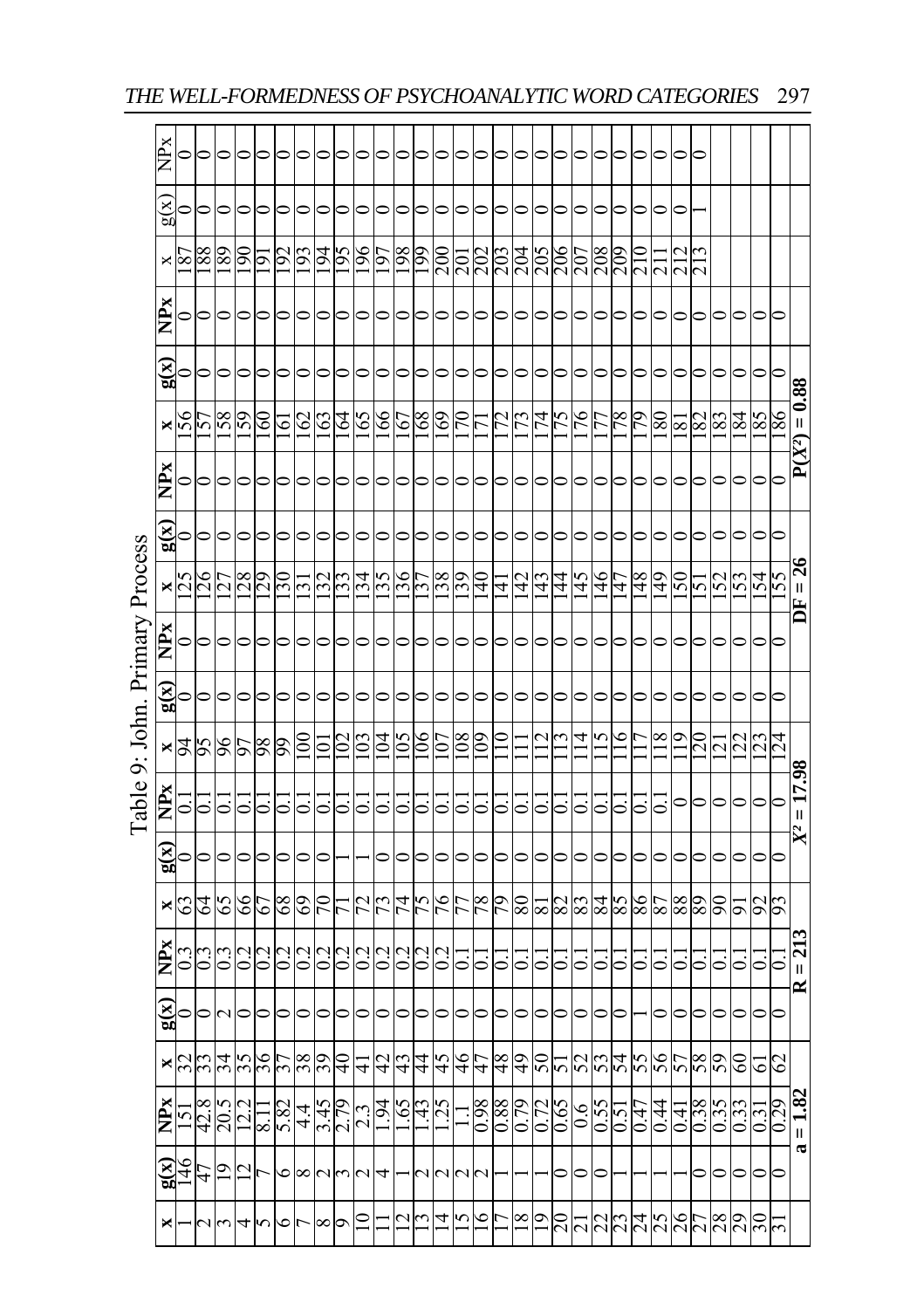| Ř                        | 0                        | $\circ$        | $\circ$          | 0             | $\circ$                  | 0                  | 0                | 0                | ⊂                 | 0              | 0                        | $\circ$            | 0               | $\circ$            |                            |                 |                |                |                |                |                 |                       |                |                 |                    |                 |
|--------------------------|--------------------------|----------------|------------------|---------------|--------------------------|--------------------|------------------|------------------|-------------------|----------------|--------------------------|--------------------|-----------------|--------------------|----------------------------|-----------------|----------------|----------------|----------------|----------------|-----------------|-----------------------|----------------|-----------------|--------------------|-----------------|
| g(x)                     | $\Rightarrow$            | $\circ$        | 0                | $\mathsf{C}$  | $\mathbf{C}$             | 0                  | 0                | $\mathbf{\circ}$ | 0                 | 0              | $\mathbf{\mathsf{C}}$    | $\mathbf{C}$       | $\circ$         |                    |                            |                 |                |                |                |                |                 |                       |                |                 |                    |                 |
| ×                        | 5                        | 152            | 53               | 154           | 155                      | 156                | 157              | 158              | 159               | $\frac{60}{1}$ | $\overline{5}$           | 162                | 163             | 164                |                            |                 |                |                |                |                |                 |                       |                |                 |                    |                 |
| <b>NPx</b>               | 0                        | $\circ$        | $\circ$          | $\circ$       | 0                        | 0                  | 0                | 0                | $\circ$           | 0              | $\circ$                  | 0                  | $\circ$         | 0                  | 0                          | $\circ$         | 0              | $\subset$      | 0              | ⊂              | ⊂               | $\mathbf{\mathsf{C}}$ | 0              | 0               | $\mathbf{C}$       |                 |
| $\mathbf{g}(\mathbf{x})$ | 0                        | $\circ$        | $\circ$          | $\circ$       | 0                        | 0                  | $\circ$          | $\circ$          | $\circ$           | 0              | $\circ$                  | 0                  | 0               | $\circ$            | $\circ$                    | $\circ$         | $\circ$        | $\circ$        | $\circ$        | $\circ$        | 0               | $\circ$               | $\circ$        | $\circ$         | $\subset$          | $P(X^2) = 0.88$ |
| ×                        | 126                      | 127            | 128              | 129           | 130                      | $\overline{131}$   | 132              | 133              | 134               | 135            | 136                      | 137                | 138             | 139                | $\frac{1}{4}$              | $\Xi$           | 142            | 143            | $\frac{4}{4}$  | 145            | $\frac{46}{5}$  | 147                   | $\frac{48}{5}$ | $\frac{149}{5}$ | 150                |                 |
| NP <sub>x</sub>          | ∍                        | $\circ$        | 0                | $\circ$       | 0                        | 0                  | 0                | $\circ$          | $\circ$           | 0              | $\circ$                  | 0                  | 0               | $\circ$            | $\circ$                    | $\circ$         | $\circ$        | $\circ$        | $\circ$        | 0              | 0               | $\circ$               | $\circ$        | 0               | $\circ$            |                 |
| g(x)                     | 0                        | $\circ$        | $\circ$          | 0             | 0                        | $\circ$            | 0                | 0                | $\circ$           | $\circ$        | $\circ$                  | 0                  | $\circ$         | $\circ$            | 0                          | 0               | $\circ$        | 0              | 0              | $\circ$        | 0               | $\circ$               | 0              | 0               | $\mathbf{\circ}$   | $DF = 26$       |
| ×                        | Ξ                        | 102            | 103              | 104           | 105                      | 106                | 107              | 108              | $^{60}$           | $\frac{1}{10}$ |                          | $\frac{12}{1}$     | $\frac{13}{2}$  | $\frac{4}{1}$      | $\frac{15}{1}$             | $\frac{6}{1}$   | 117            | $^{18}$        | $\frac{1}{2}$  | 120            | $\overline{21}$ | 122                   | 123            | 124             | 125                |                 |
| <b>NPx</b>               | $\overline{\phantom{a}}$ | ತ              | ತ                | ៑             | ៑                        | 6                  | $\circ$          | $\circ$          | $\circ$           | 0              | $\circ$                  | 0                  | 0               | $\circ$            | $\circ$                    | 0               | $\circ$        | $\circ$        | $\circ$        | $\circ$        | $\circ$         | $\circ$               | $\circ$        | 0               | $\circ$            |                 |
| $\mathbf{g}(\mathbf{x})$ | 0                        | $\circ$        | 0                | 0             | 0                        | 0                  |                  | 0                | 0                 | 0              | 0                        | 0                  | 0               | 0                  | 0                          | 0               | $\circ$        | 0              | 0              | 0              | 0               | 0                     | 0              | 0               | $\circ$            |                 |
| ×                        | 76                       | 77             | 78               | 79            | 80                       | ವ                  | 82               | 83               | 84                | 85             | 86                       | 87                 | 88              | 89                 | $\boldsymbol{\mathcal{S}}$ | 5               | 92             | 93             | $\overline{6}$ | 95             | 96              | 97                    | 98             | 99              | $\epsilon$         | $X^2 = 17.98$   |
| NP <sub>x</sub>          | ៑                        | ៑              | ತ                | ៑             | $\overline{\circ}$       | $\overline{\circ}$ | ತ                | $\Xi$            | $\bar{\circ}$     | ៑              | $\overline{\phantom{0}}$ | $\overline{\circ}$ | ៑               | $\overline{\circ}$ | ៑                          | $\bar{\circ}$   | $\overline{c}$ | ៑              | $\supset$      | ತ              | ៑               | $\overline{\circ}$    | ತ              | ದ               | $\overline{0}$     |                 |
| g(x)                     | $\mathbf{C}$             | $\circ$        | $\circ$          | 0             | $\circ$                  | 0                  | $\circ$          | $\circ$          | $\circ$           | 0              |                          | $\circ$            | $\circ$         | $\circ$            | $\circ$                    | $\circ$         | $\circ$        | $\circ$        |                | $\circ$        | 0               | $\circ$               | $\circ$        | 0               | $\circ$            |                 |
| ×                        | 51                       | 52             | 53               | 54            | 55                       | 56                 | 57               | 58               | 59                | 8              | 61                       | 62                 | 63              | $\mathcal{L}$      | 65                         | 89              | 67             | 68             | $^{69}$        | $\mathcal{L}$  | $\overline{7}$  | 72                    | 73             | 74              | 75                 | $=164$          |
| NPx                      | $\overline{0}$           | 0.4            | $0.\overline{3}$ | 0.3           | $\overline{0}$           | $0.\overline{3}$   | $0.\overline{3}$ | 0.2              | 0.2               | 0.2            | $\overline{0.2}$         | 0.2                | 0.2             | 0.2                | 0.2                        | 0.2             | 0.2            | 0.2            | ៑              | ਟ              | ៑               | ៑                     | ತ              | ದ               | $\overline{\circ}$ | R               |
| g(x)                     |                          | $\circ$        | 0                | 0             | 0                        |                    | 0                | $\circ$          | 0                 |                |                          |                    | 0               |                    | 0                          | $\circ$         |                | $\circ$        | $\circ$        | 0              | 0               | $\circ$               | 0              | 0               | $\circ$            |                 |
| ×                        | 26                       | 27             | 28               | 29            | $\overline{\mathcal{E}}$ | $\sim$             | 32               | 33               | 34                | 35             | 36                       | 37                 | 38              | 39                 | $\frac{1}{4}$              | ₹               | 42             | 43             | $\frac{4}{3}$  | 45             | 46              | 47                    | 48             | 49              | $50\,$             | $= 1.85$        |
| NP <sub>x</sub>          | 156                      | $\frac{1}{3}$  | 20.3             | $\frac{1}{2}$ | 7.88                     | 5.62               | 4.23             | 33               | 2.65              | 2.18           | $\overline{83}$          | .56                | 1.34            | $\overline{11}$    | $\frac{03}{2}$             | $\overline{6}0$ | 0.82           | 0.73           | 0.66           | 0.6            | 0.55            | 0.51                  | 0.47           | 0.43            | 0.4                |                 |
| g(x)                     | 991                      | $\overline{4}$ | $\overline{15}$  | $\frac{6}{1}$ | 5                        | 4                  | $\sim$           | 5                | $\mathbf{\Omega}$ | Ċ              |                          |                    | $\circ$         | 0                  | 0                          | $\mathcal{L}$   | 3              | 0              | 0              |                | 0               | 0                     |                | 0               | $\circ$            |                 |
| ×                        |                          | 2              | 3                | 4             | 5                        | ৩                  | $\overline{ }$   | $\infty$         | P                 | $\Xi$          |                          | $\overline{2}$     | $\overline{13}$ | $\overline{4}$     | $\overline{15}$            | $\tilde{a}$     | $\overline{1}$ | $\frac{8}{18}$ | $\overline{0}$ | $\overline{c}$ | $\overline{c}$  | 22                    | 23             | $\overline{24}$ | 25                 |                 |

Table 10: John. Secondary Process Table 10: John. Secondary Process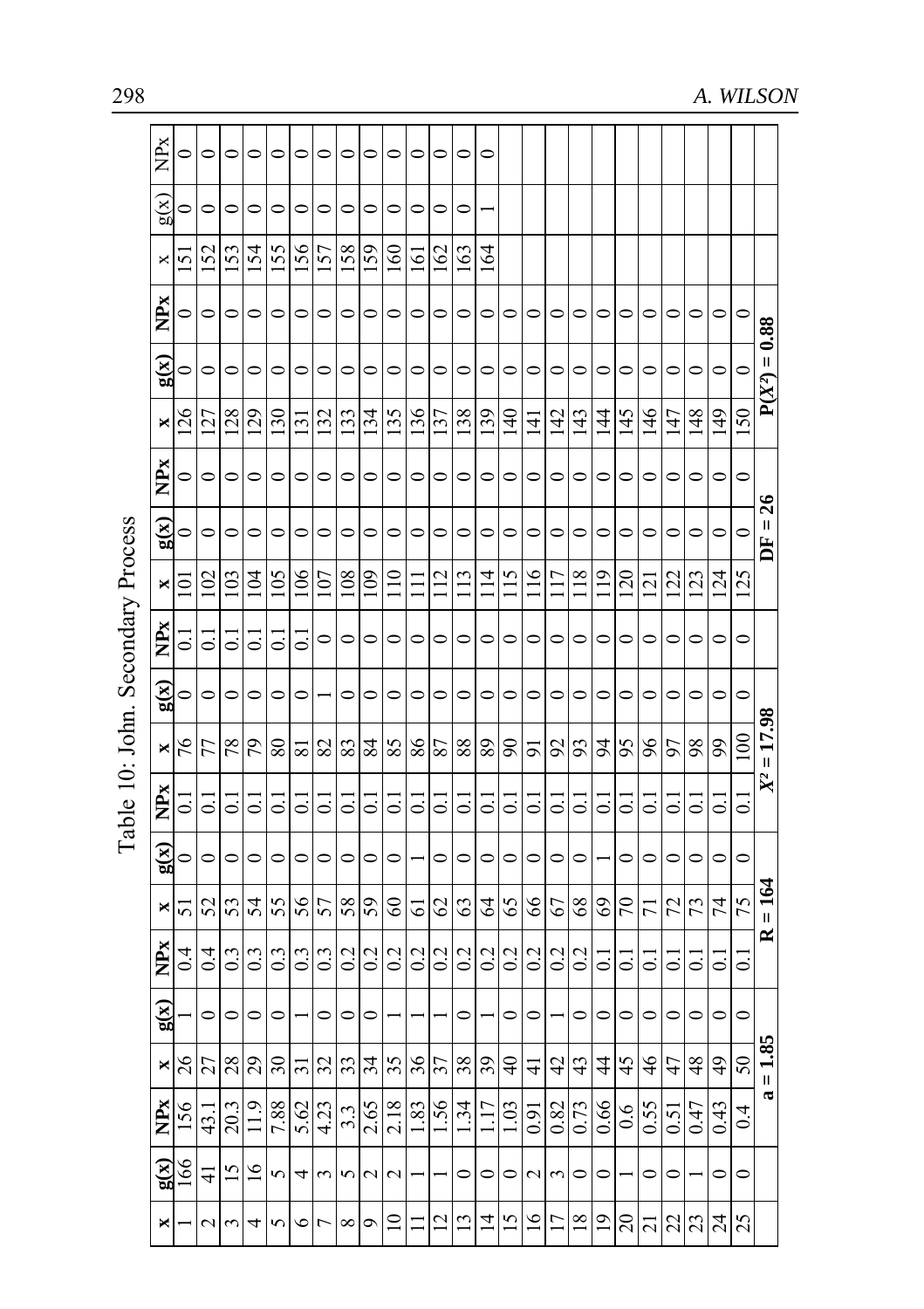|                                       | NP <sub>x</sub>          |                           | $\overline{\circ}$ | $\Xi$          |                    |                |                  |                          |                    |                   |                |                 |                   |                 |  |  |  |  |  |  |  |  |
|---------------------------------------|--------------------------|---------------------------|--------------------|----------------|--------------------|----------------|------------------|--------------------------|--------------------|-------------------|----------------|-----------------|-------------------|-----------------|--|--|--|--|--|--|--|--|
|                                       | $\frac{1}{2}$            | $\circ$                   | $\circ$            |                |                    |                |                  |                          |                    |                   |                |                 |                   |                 |  |  |  |  |  |  |  |  |
|                                       | ×                        | 73                        | $\overline{7}$     | 75             |                    |                |                  |                          |                    |                   |                |                 |                   |                 |  |  |  |  |  |  |  |  |
|                                       | NP <sub>x</sub>          | $\Xi$                     | $\overline{c}$     | $\overline{0}$ | $\overline{\circ}$ | $\overline{c}$ | $\overline{0}$   | $\overline{\phantom{0}}$ | $\overline{\circ}$ | $\overline{c}$    | $\vec{c}$      | $\overline{c}$  | $\overline{c}$    |                 |  |  |  |  |  |  |  |  |
|                                       | g(x)                     |                           | $\circ$            | $\circ$        | $\circ$            | $\circ$        |                  | $\circ$                  | $\circ$            | $\circ$           | $\circ$        | $\circ$         | $\circ$           | $P(X^2) = 0.56$ |  |  |  |  |  |  |  |  |
|                                       | ×                        | 5                         | $\mathcal{S}$      | 63             | $\mathcal{L}$      | 65             | 66               | 67                       | $\frac{8}{3}$      | 69                | $\tilde{\sim}$ | $\overline{7}$  | 72                |                 |  |  |  |  |  |  |  |  |
|                                       | <b>NP<sub>x</sub></b>    | $\Xi$                     | $\overline{0}$     | $\overline{C}$ | $\overline{\circ}$ | $\overline{c}$ | $\overline{0}$   | $\overline{c}$           | $\overline{c}$     | $\overline{0}$    | $\overline{c}$ | $\overline{0}$  | $\overline{c}$    |                 |  |  |  |  |  |  |  |  |
|                                       | g(x)                     | $\circ$                   | $\circ$            | $\circ$        | $\circ$            |                | $\circ$          | $\circ$                  | $\circ$            | $\circ$           | $\circ$        | $\circ$         | $\circ$           | $DF = 23$       |  |  |  |  |  |  |  |  |
|                                       | $\times$                 | $\frac{4}{9}$             | 50                 | 51             | 52                 | 53             | 54               | 55                       | 56                 | 57                | 58             | 59              | $\Im$             |                 |  |  |  |  |  |  |  |  |
|                                       | <b>NPx</b>               | 0.2                       | 0.2                | 0.2            | 0.2                | 0.2            | 0.2              | 0.2                      | 0.2                | 0.2               | 0.2            | $\overline{c}$  | $\overline{0}$    |                 |  |  |  |  |  |  |  |  |
| Table 11: Apocalypse. Primary Process | g(x)                     | $\circ$                   | $\circ$            | $\circ$        | $\circ$            | $\circ$        | $\circ$          | $\circ$                  | $\circ$            | $\circ$           | $\circ$        | $\circ$         | $\circ$           |                 |  |  |  |  |  |  |  |  |
|                                       | X                        | 37                        | 38                 | 39             | $\frac{1}{4}$      | $\frac{1}{4}$  | $\overline{4}$   | 43                       | 4                  | 45                | $\frac{4}{6}$  | 47              | 48                | $X^2 = 21.41$   |  |  |  |  |  |  |  |  |
|                                       | <b>NPx</b>               | $\widetilde{\phantom{a}}$ | $\overline{0.4}$   | 0.4            | 0.4                | 0.3            | $0.\overline{3}$ | 0.3                      | $0.\overline{3}$   | $0.\overline{3}$  | 0.3            | 0.2             | 0.2               |                 |  |  |  |  |  |  |  |  |
|                                       | g(x)                     |                           |                    | $\circ$        | $\circ$            | $\circ$        | $\circ$          | $\circ$                  | $\circ$            | $\circ$           |                | $\circ$         | $\circ$           |                 |  |  |  |  |  |  |  |  |
|                                       | X                        | 25                        | $\frac{26}{5}$     | 27             | 28                 | $29 -$         | 30 <sub>o</sub>  | $\frac{1}{3}$            | $\overline{32}$    | 33                | 34             | 35              | 36                | $R = 75$        |  |  |  |  |  |  |  |  |
|                                       | NPx                      | 1.5                       | $\frac{13}{2}$     | $\Xi$          |                    | $_{0.9}$       | 0.8              | 0.7                      | 0.7                | 0.6               | 0.6            | 0.5             | $\widetilde{0}$ . |                 |  |  |  |  |  |  |  |  |
|                                       | g(x)                     | $\circ$                   | $\epsilon$         | $\circ$        |                    |                | $\circ$          |                          | $\circ$            | $\mathbf{\Omega}$ |                | $\circ$         | $\sim$            |                 |  |  |  |  |  |  |  |  |
|                                       | ×                        | $\mathbf{r}$              | $\frac{4}{3}$      | $\frac{15}{2}$ | $\frac{6}{1}$      | $\overline{1}$ | $\frac{8}{18}$   | $\frac{1}{2}$            | $\overline{20}$    | $\overline{21}$   | 22             | $\tilde{c}$     | $\frac{24}{5}$    | $a = 1.83$      |  |  |  |  |  |  |  |  |
|                                       | NPx                      | 163                       | 45.6               | 21.7           | 12.8               | 8.51           | 6.1              | 4.6                      | 3.6                | 2.9               | 2.39           | 2.01            | $\overline{1}$    |                 |  |  |  |  |  |  |  |  |
|                                       | $\mathbf{g}(\mathbf{x})$ | 165                       | $\frac{4}{6}$      | 23             | $\circ$            | $\infty$       | $\overline{C}$   | 3                        | $\epsilon$         | 4                 | $\varsigma$    | $\mathbf{\sim}$ | $\circ$           |                 |  |  |  |  |  |  |  |  |
|                                       | ×                        |                           | $\mathbf{c}$       | 3              | $\overline{a}$     | 5              | $\circ$          | $\overline{C}$           | $\infty$           | $\circ$           | $\approx$      | $\equiv$        | $\overline{c}$    |                 |  |  |  |  |  |  |  |  |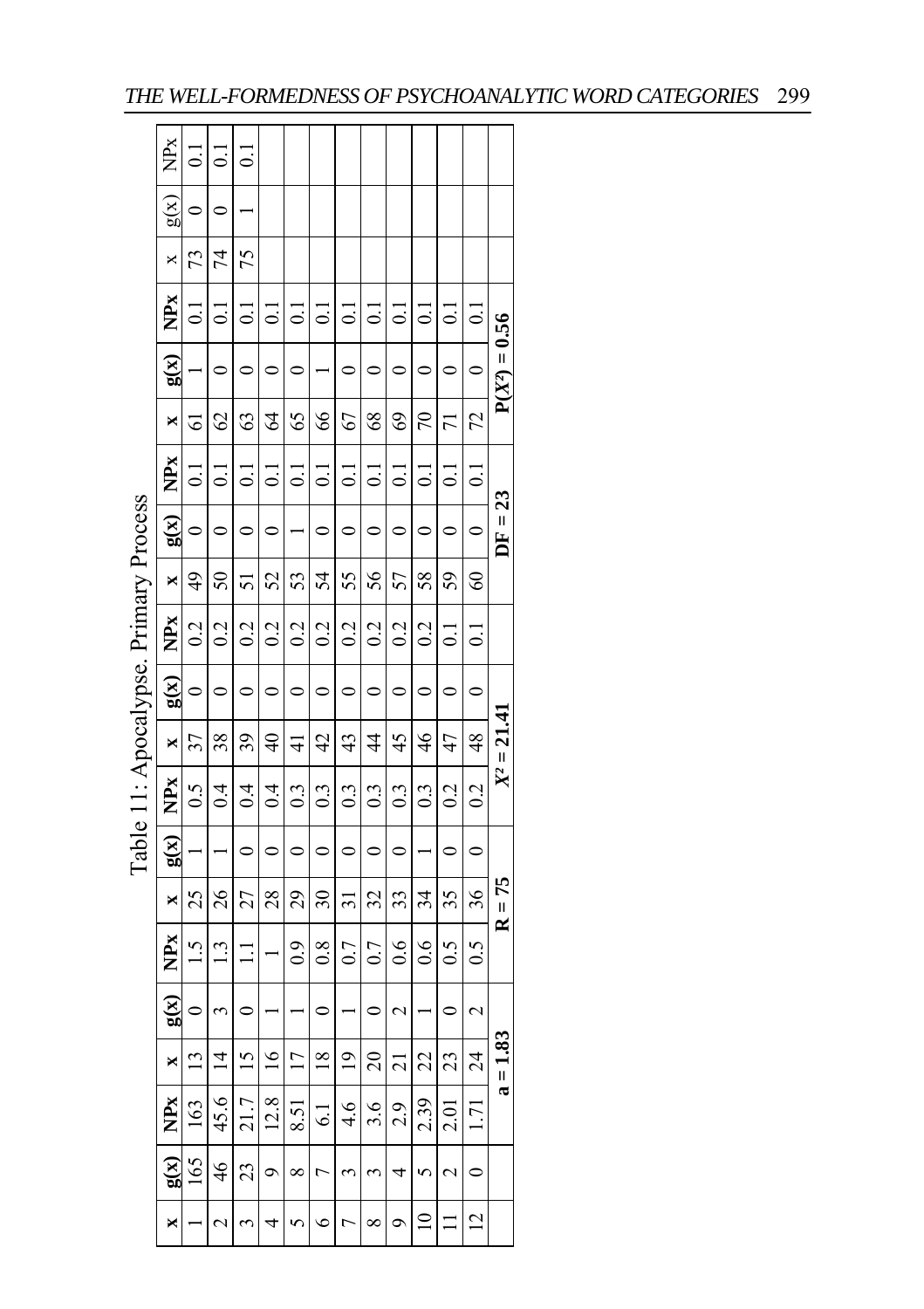|                         |                  |                 |                                      |                 |                 |         | $\frac{1}{2}$ abie $\frac{1}{2}$ . Apocaly pse. Secondary Frocess |               |         |                 |                |           |                 |    |                                      |                 |
|-------------------------|------------------|-----------------|--------------------------------------|-----------------|-----------------|---------|-------------------------------------------------------------------|---------------|---------|-----------------|----------------|-----------|-----------------|----|--------------------------------------|-----------------|
| NP <sub>x</sub><br>g(x) |                  | ×               | $\widetilde{\mathbf{g}}(\mathbf{x})$ | NP <sub>x</sub> | $\times$        | g(x)    | NP <sub>X</sub>                                                   | $\times$      | g(x)    | NP <sub>x</sub> | ×              | g(x)      | NP <sub>x</sub> | ×  | $\widetilde{\mathbf{g}}(\mathbf{x})$ | NP <sub>x</sub> |
| $\frac{8}{118}$         | 116.6            | $\equiv$        | $\circ$                              | 0.58            | $\overline{2}1$ | $\circ$ | 0.14                                                              | $\Xi$         | $\circ$ | 0.06            | $\frac{1}{4}$  | $\circ$   | 0.03            | 51 | $\circ$                              | 0.02            |
| $\overline{17}$         | 25.12            | $\overline{c}$  | Z                                    | 0.48            | 22              | $\circ$ | 0.12                                                              | 32            | $\circ$ | 0.05            | $\overline{4}$ | $\circ$   | 0.03            | 52 | $\circ$                              | 0.02            |
| $\overline{a}$          | 10.24            | $\overline{13}$ |                                      | 0.4             | 23              | $\circ$ | $\overline{0}$                                                    | 33            |         | 0.05            | 43             | $\circ$   | 0.03            | 53 | $\circ$                              | 0.02            |
| $\mathbf{\hat{z}}$      | 5.41             | $\vec{4}$       | 3                                    | 0.34            | $\overline{24}$ | $\circ$ | $\overline{0}$ :                                                  | 34            | $\circ$ | 0.05            | $\frac{4}{4}$  | $\circ$   | 0.03            | 54 | $\circ$                              | 0.02            |
|                         | $3.\overline{3}$ | $\overline{51}$ | $\circ$                              | 0.29            | 25              | $\circ$ | 0.09                                                              | 35            | $\circ$ | 0.04            | 45             | $\circ$   | 0.03            | 55 | $\circ$                              | 0.02            |
| 5                       | 2.21             | $\frac{6}{2}$   | $\circ$                              | 0.25            | 26              | $\circ$ | 0.09                                                              | 36            | $\circ$ | 0.04            | $\frac{4}{6}$  | $\circ$   | 0.02            | 56 |                                      | 0.02            |
| $\mathbf{C}$            | 1.57             | $\overline{11}$ | $\circ$                              | 0.22            | 27              | $\circ$ | 0.08                                                              | 37            | $\circ$ | 0.04            | 47             | $\circ$   | 0.02            |    |                                      |                 |
| 2                       | 117              | $\frac{8}{18}$  |                                      | 0.19            | 28              | $\circ$ | 0.07                                                              | 38            | $\circ$ | 0.04            | $\frac{48}{5}$ | $\circ$   | 0.02            |    |                                      |                 |
|                         | 0.9              | $\overline{0}$  | $\circ$                              | 0.17            | 29              | $\circ$ | 0.07                                                              | 39            | $\circ$ | 0.04            | 49             | $\circ$   | 0.02            |    |                                      |                 |
|                         | 0.71             | 20              |                                      | 0.15            | 30              | $\circ$ | 0.06                                                              | $\frac{4}{5}$ | $\circ$ | 0.03            | 50             | $\circ$   | 0.02            |    |                                      |                 |
|                         |                  | $a = 2.21$      |                                      |                 | $R = 56$        |         |                                                                   | $X^2 = 14.94$ |         |                 |                | $DF = 10$ |                 |    | $P(X^2) = 0$                         | 0.13            |
|                         |                  |                 |                                      |                 |                 |         |                                                                   |               |         |                 |                |           |                 |    |                                      |                 |

Secondary Process Table 12: Apocalypse. Secondary Process Table  $12 \cdot \text{And}\\$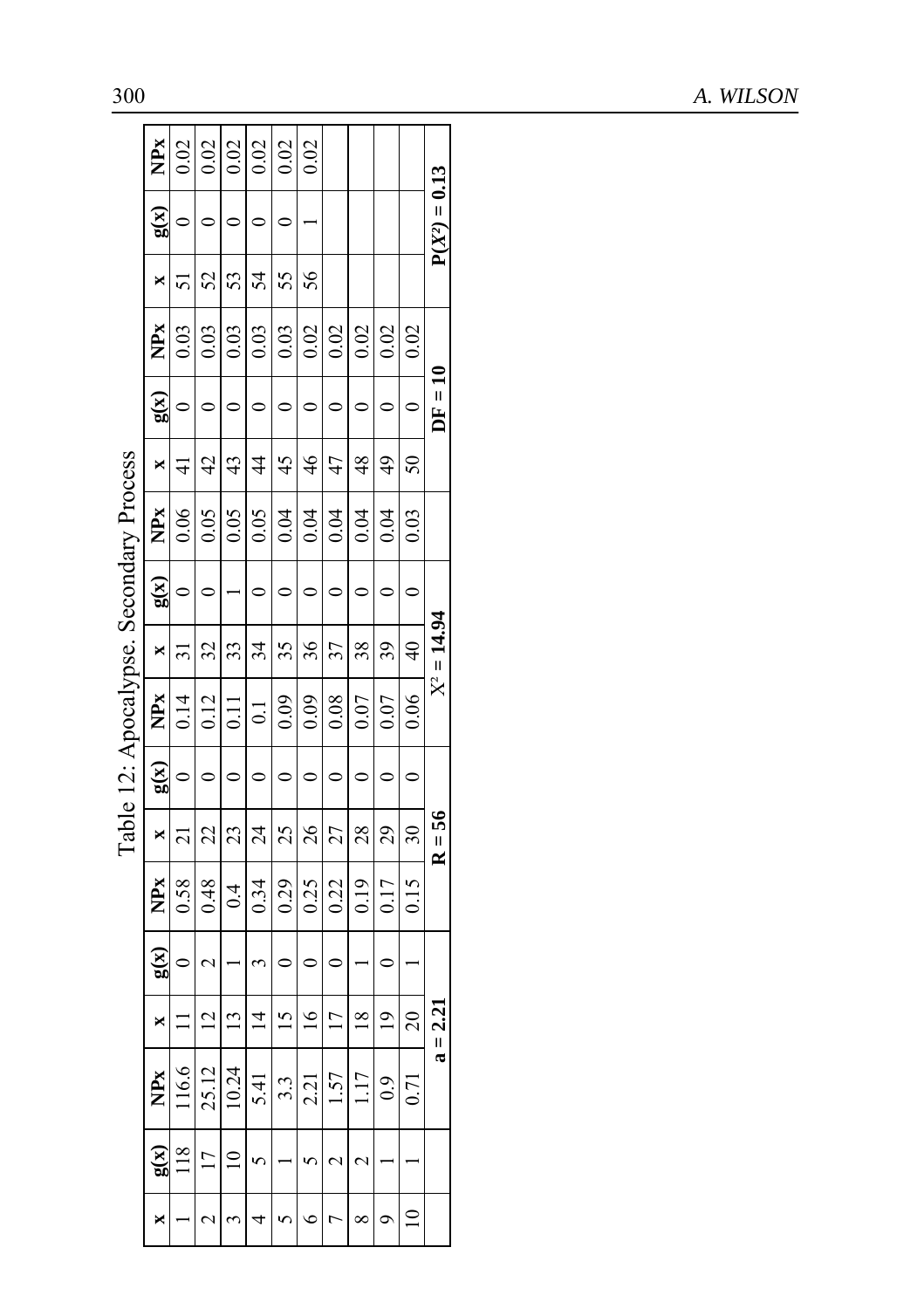|                          | g(x)            | 0              | $\circ$                  | $\circ$        | $\circ$          | $\circ$            | $\circ$            | $\circ$            | $\circ$                  | $\circ$                  | $\circ$            |                    | $\circ$        | $\circ$        | $\circ$         | $\circ$        |                 |                    |                 |                |                  |                                     |  |
|--------------------------|-----------------|----------------|--------------------------|----------------|------------------|--------------------|--------------------|--------------------|--------------------------|--------------------------|--------------------|--------------------|----------------|----------------|-----------------|----------------|-----------------|--------------------|-----------------|----------------|------------------|-------------------------------------|--|
|                          | ×               | Ξ              | $\approx$                | 103            | 104              | 105                | $\frac{8}{10}$     | 107                | 108                      | 109                      | $\frac{1}{10}$     | Ξ                  | 112            | $\frac{13}{2}$ | $\frac{1}{4}$   | 115            | $\frac{6}{11}$  |                    |                 |                |                  | $P(X^2) = 0.85$                     |  |
|                          | <b>NPx</b>      | $\circ$        | $\circ$                  | $\circ$        | $\circ$          | $\circ$            | $\circ$            | $\circ$            | 0                        | $\circ$                  | $\circ$            | 0                  | $\circ$        | $\circ$        | $\circ$         | $\circ$        | $\circ$         | $\circ$            | $\circ$         | 0              | $\circ$          |                                     |  |
|                          | g(x)            | $\circ$        | $\circ$                  | 0              | $\circ$          | $\circ$            | $\circ$            | $\circ$            | $\circ$                  | $\circ$                  | $\circ$            | $\circ$            | $\circ$        | $\circ$        | $\circ$         | $\circ$        | $\circ$         | $\circ$            | $\circ$         | 0              | $\circ$          |                                     |  |
|                          | ×               | ವ              | 82                       | 83             | 84               | 85                 | 86                 | 87                 | 88                       | 89                       | $\infty$           | ಸ                  | 92             | 93             | $\overline{5}$  | 95             | 96              | 57                 | 98              | 99             | 100              | $DF = 16$                           |  |
|                          | NP <sub>x</sub> | 0              | 0                        | 0              | $\circ$          | 0                  | 0                  | $\circ$            | 0                        | 0                        | $\circ$            | 0                  | $\circ$        | 0              | 0               | 0              | 0               | 0                  | $\circ$         | ⊂              | $\circ$          |                                     |  |
| $\overline{\phantom{0}}$ | $g(\chi)$       | 0              | $\circ$                  | $\circ$        | $\circ$          | $\circ$            | $\circ$            | $\circ$            | 0                        | $\circ$                  | $\circ$            | $\circ$            | $\circ$        | $\circ$        | $\circ$         | $\circ$        | $\circ$         | $\circ$            | $\circ$         | $\circ$        | $\circ$          |                                     |  |
|                          | ×               | 5              | C)                       | 63             | 2                | 65                 | 66                 | 67                 | 8 <sup>o</sup>           | 69                       | $\sqrt{2}$         | $\overline{7}$     | 72             | 73             | 74              | 75             | 76              | 77                 | 78              | 29             | 80               |                                     |  |
|                          | <b>NPx</b>      | ಪ              | $\overline{\phantom{0}}$ | ៑              | $\Xi$            | $\overline{\circ}$ | $\overline{\circ}$ | $\overline{\circ}$ | $\overline{\phantom{0}}$ | $\overline{\phantom{0}}$ | $\overline{\circ}$ | $\overline{\circ}$ | $\overline{C}$ | $\circ$        | $\circ$         | $\circ$        | $\circ$         | 0                  | $\circ$         | $\circ$        | $\circ$          | $= 10.25$                           |  |
|                          | g(x)            | $\circ$        | 0                        | 0              | 0                | $\circ$            | 0                  | $\circ$            | 0                        | $\circ$                  | $\circ$            | 0                  | $\circ$        | 0              | 0               | $\circ$        | 0               |                    |                 | 0              | $\circ$          | $\mathbb{R}^2$                      |  |
|                          | ×               | ₹              | $\overline{42}$          | 43             | $\frac{4}{3}$    | 45                 | $\frac{4}{6}$      | 47                 | 48                       | 49                       | $50\,$             | ದ                  | 52             | 53             | 54              | 55             | 56              | 57                 | 58              | 59             | $\mathcal{S}$    |                                     |  |
|                          | NPx             | $\overline{0}$ | $0.\overline{3}$         | $\overline{0}$ | $\overline{0.2}$ | 0.2                | 0.2                | 0.2                | 0.2                      | 0.2                      | $\overline{0}$     | $\overline{\circ}$ | $\overline{0}$ | $\overline{c}$ | $\overline{c}$  | $\Xi$          | ದ               | $\overline{\circ}$ | $\overline{c}$  | ದ              | $\overline{0}$   | $=116$<br>$\overline{\mathbf{z}}$   |  |
|                          | g(x)            | 0              | $\circ$                  | 0              | $\circ$          | $\circ$            | $\mathbf{\sim}$    | $\circ$            | 0                        | $\circ$                  | $\circ$            | 0                  | $\circ$        | $\circ$        | $\circ$         | $\circ$        | $\circ$         | 0                  | $\circ$         | $\circ$        | $\circ$          |                                     |  |
|                          | ×               | ಸ              | 22                       | 23             | $\overline{24}$  | 25                 | 26                 | 27                 | 28                       | 29                       | 30                 | ಸ                  | 32             | 33             | $\overline{34}$ | 35             | 36              | 37                 | 38              | 39             | $\frac{1}{4}$    |                                     |  |
|                          | NP <sub>x</sub> | $\frac{13}{2}$ | 28.8                     | 12.9           | 7.33             | 4.72               | 3.29               | 2.43               | 1.86                     | 1.48                     | $\overline{12}$    | 0.99               | 0.84           | 0.71           | 0.62            | 0.54           | 0.47            | 0.42               | 0.38            | 0.34           | $0.\overline{3}$ | $= 1.98$<br>$\mathbf{\overline{a}}$ |  |
|                          | g(x)            | 113            | 36                       |                | $^{\circ}$       | $\circ$            | 4                  |                    | $\mathbf{\sim}$          | $\circ$                  | $\circ$            | 0                  |                |                | $\circ$         | $\circ$        | $\circ$         | $\circ$            |                 | $\circ$        | $\circ$          |                                     |  |
|                          | ×               |                | $\mathbf{\sim}$          | 3              | 4                | 5                  | $\circ$            | $\overline{ }$     | $\infty$                 | ç                        | $\supseteq$        | Ξ                  | $\overline{2}$ | $\mathbf{L}$   | $\overline{4}$  | $\overline{5}$ | $\overline{16}$ | $\overline{11}$    | $\overline{18}$ | $\overline{9}$ | $\overline{c}$   |                                     |  |

Table 13: Romans. Primary Process Table 13: Romans. Primary Process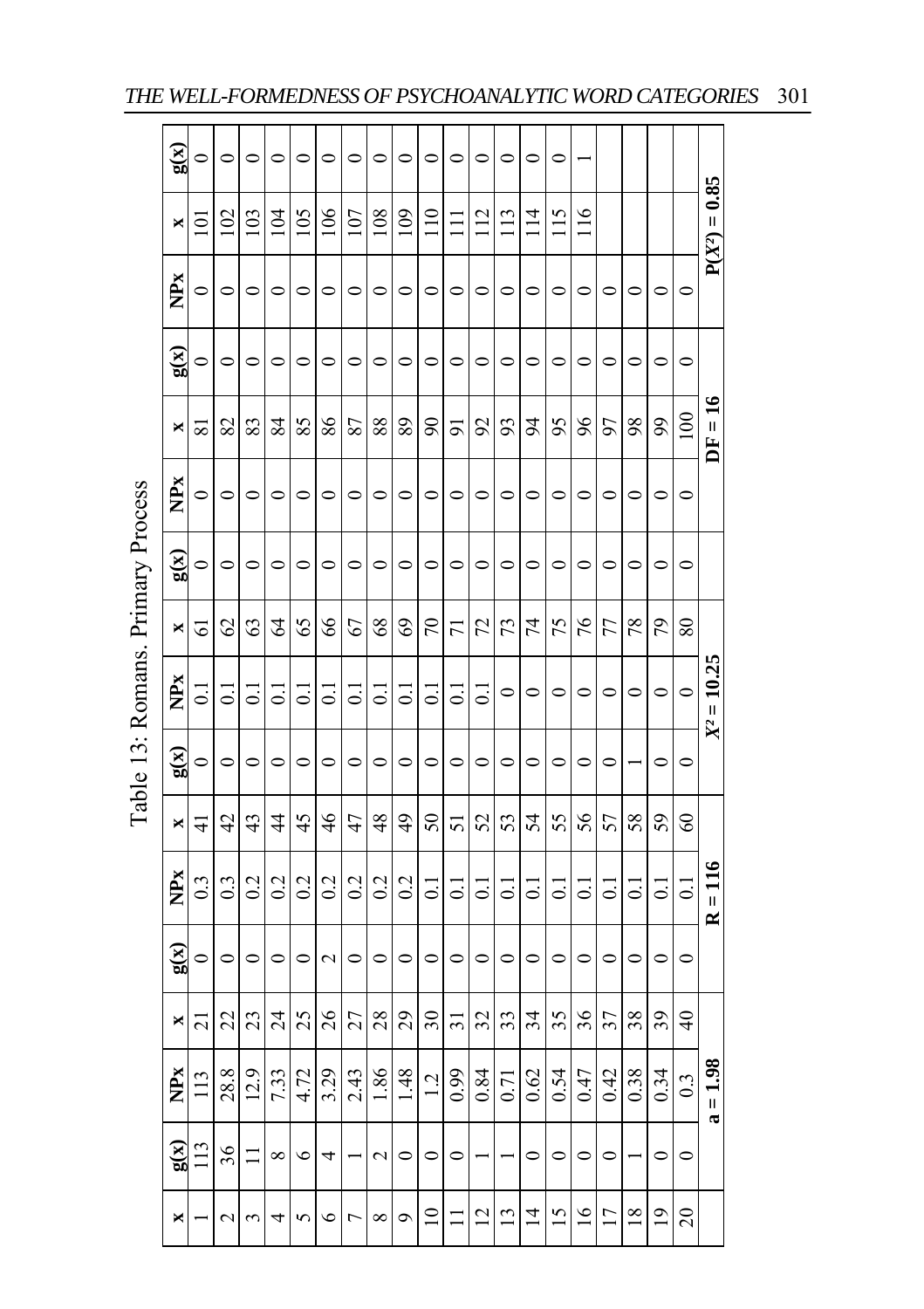|                                     | NP <sub>x</sub>        |                      | 0               |                       |                      |                 |                 |                |                |                          |                |                |                      |                 |
|-------------------------------------|------------------------|----------------------|-----------------|-----------------------|----------------------|-----------------|-----------------|----------------|----------------|--------------------------|----------------|----------------|----------------------|-----------------|
|                                     | g(x)                   | $\circ$              | $\circ$         |                       |                      |                 |                 |                |                |                          |                |                |                      |                 |
|                                     | ×                      | 73                   | 74              | 75                    |                      |                 |                 |                |                |                          |                |                |                      |                 |
|                                     | NPx                    | 0.02                 | 0.02            | 0.02                  | 0.02                 | 0.02            | 0.02            | 0.02           | 0.02           | 0.02                     | 0.02           | 0.02           | 0.02                 |                 |
|                                     | g(x)                   | $\circ$              | $\circ$         | $\circ$               | $\circ$              | $\circ$         | $\circ$         | $\circ$        | $\circ$        | $\circ$                  | $\circ$        | $\circ$        | $\circ$              |                 |
|                                     | $\mathbf{x}$           | $\overline{61}$      | $\mathcal{O}$   | 63                    | $\frac{6}{4}$        | 65              | $\delta$        | 67             | 68             | $\mathcal{S}$            | $\overline{2}$ | $\overline{7}$ | 72                   | $P(X^2) = 0.41$ |
|                                     | NP <sub>x</sub>        | 0.04                 | 0.04            | 0.04                  | 0.03                 | 0.03            | 0.03            | 0.03           | 0.03           | 0.03                     | 0.03           | 0.03           | 0.03                 |                 |
|                                     | $\frac{g(x)}{g(x)}$    | $\circ$              | $\circ$         | $\circ$               | $\circ$              | $\circ$         | $\circ$         | $\circ$        | $\circ$        | $\circ$                  | $\circ$        | $\circ$        | $\circ$              |                 |
|                                     | $\mathbf{x}$           |                      | $\overline{50}$ | $\overline{51}$       |                      |                 | 54              | 55             | 56             | 57                       | $\frac{58}{2}$ | 59             |                      | $DF = 14$       |
|                                     | NP <sub>x</sub>        | $0.07 \,   \, 49$    | 0.07            | 0.07                  | $0.06$   52          | $0.06$   53     | 0.06            | 0.05           | 0.05           | 0.05                     | 0.05           | 0.04           | $0.04$   60          |                 |
| Table 14: Romans. Secondary Process | g(x)                   |                      | $\circ$         | $\circ$               | $\circ$              | $\circ$         | $\circ$         | $\circ$        | $\circ$        | $\overline{0}$           | $\circ$        | $\circ$        | $\ddot{\phantom{0}}$ |                 |
|                                     | $\frac{1}{\mathbf{X}}$ | $-37.$               | 38              | 39                    | $\overline{40}$      | $\frac{1}{4}$   | $\overline{d}$  | $\frac{43}{5}$ | $\frac{4}{3}$  | 45                       | $\frac{46}{5}$ | 47             | 48                   |                 |
|                                     | NP <sub>x</sub>        | 0.17                 | 0.16            | 0.14                  | 0.13                 | 0.12            | 0.12            | 0.11           | $\overline{c}$ | 0.09                     | 0.09           | 0.08           | 0.08                 | $X^2 = 14.54$   |
|                                     | $x \mid g(x)$          | $\ddot{\phantom{0}}$ | $\circ$         |                       | $\circ$              | $\circ$         | $\circ$         | $\circ$        | $\circ$        | $\overline{\phantom{0}}$ |                | $\circ$        | $\overline{0}$       |                 |
|                                     |                        | 1251                 |                 | 27                    | $-28 - 1$            | $-291$          | 30 <sub>1</sub> | $\frac{31}{2}$ | 32             | $\frac{33}{2}$           | 34             | 35             |                      |                 |
|                                     | NPx                    | 0.71                 | $0.61$   26     | 0.52                  | 0.45                 | 0.4             | 0.35            | $-0.31 -$      | 0.28           | 0.25                     | 0.23           | 0.21           | $ 0.19 $ 36          | $R = 75$        |
|                                     | g(x)                   | $\frac{2}{\sqrt{2}}$ | $\circ$         | $\sim$                | $\frac{2}{\sqrt{2}}$ | $\circ$         |                 | $\circ$        | $\circ$        | $\circ$                  |                | $\circ$        | $\circ$              |                 |
|                                     | $\mathbf{x}$           | $\mathbf{r}$         | $\overline{4}$  | $\frac{5}{2}$         | $-16.1$              | $\overline{17}$ | $\frac{8}{18}$  | $\frac{1}{2}$  | $\overline{c}$ | $\frac{1}{21}$           | $\mathfrak{Z}$ | 23             | $\frac{24}{ }$       |                 |
|                                     | <b>NPx</b>             | 190.9                | 42.13           | 17.41                 | 9.3                  | 5.72            | 3.84            | 2.75           | 2.05           | $1.59 -$                 | 1.26           | 1.03           | 0.85                 | $a = 2.18$      |
|                                     | g(x)                   | 197                  | $\overline{40}$ | $\equiv$              | $\circ$              | 4               | 4               | 3              | 4              | $\circ$                  | $\circ$        | $\circ$        | $\sim$               |                 |
|                                     | ×                      |                      | $\sim$          | $\tilde{\phantom{a}}$ | 4                    | $\sigma$        | $\circ$         | $\mathsf{r}$   | $\infty$       | $\circ$                  | $\supseteq$    |                | $\vec{c}$            |                 |

| ててくり             |
|------------------|
| こうへんせい へんかん<br>Č |
| באי האי ה        |
| ì                |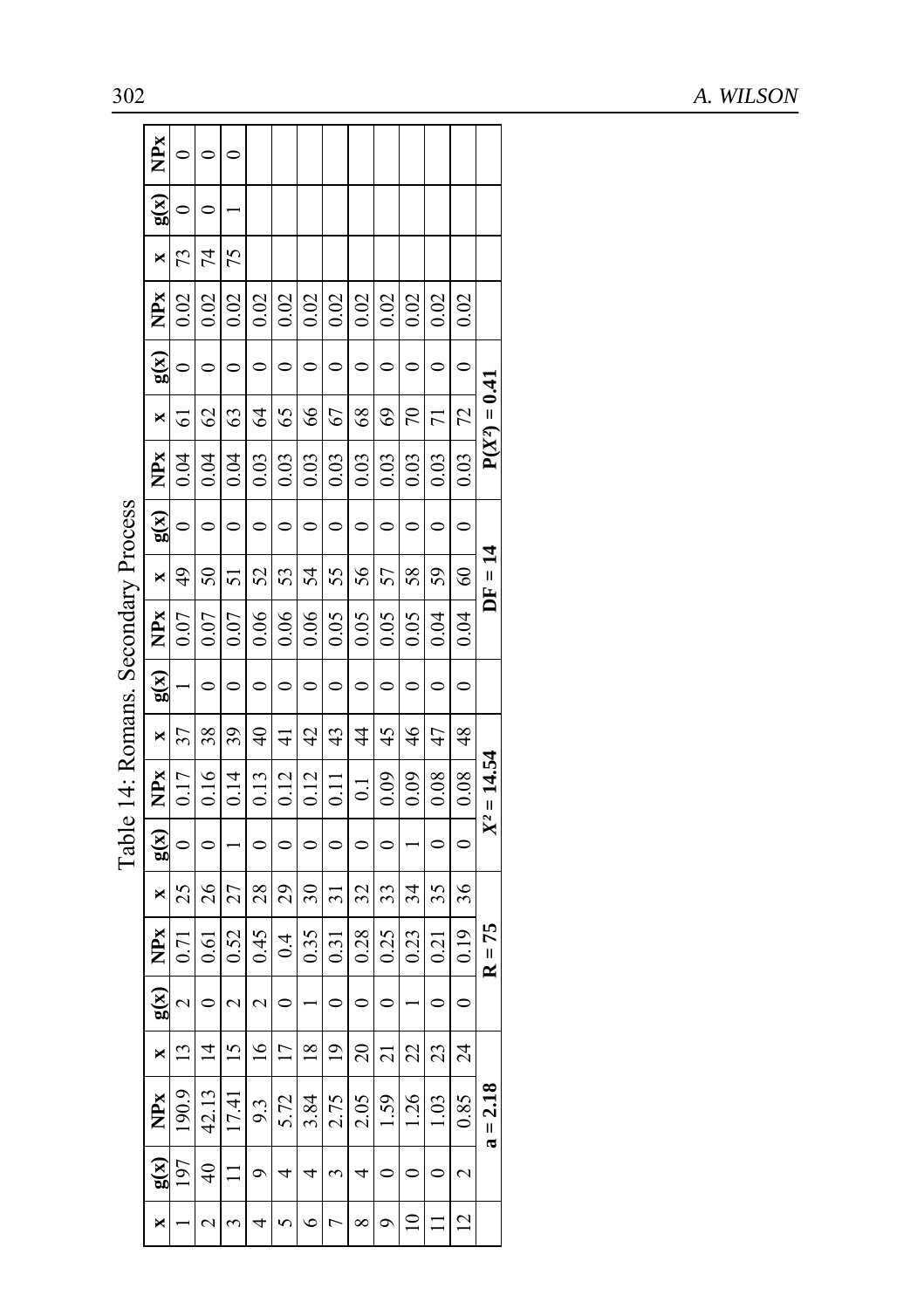|                                      | <b>NPx</b>      | 0                | 0                      | $\circ$            | $\circ$        | $\circ$            | $\bullet$      | 0                | $\circ$         |                |                  |                    |                 |                      |                                        | NPx                      | $\vec{\circ}$       | $\vec{\circ}$     | $\overline{C}$ | $\overline{0}$ .         | $\overline{c}$           |
|--------------------------------------|-----------------|------------------|------------------------|--------------------|----------------|--------------------|----------------|------------------|-----------------|----------------|------------------|--------------------|-----------------|----------------------|----------------------------------------|--------------------------|---------------------|-------------------|----------------|--------------------------|--------------------------|
|                                      | g(x)            | 0                | $\circ$                | $\circ$            | 0              | $\circ$            | $\circ$        | $\circ$          |                 |                |                  |                    |                 |                      |                                        | $\mathbf{g}(\mathbf{x})$ | $\circ$             | $\circ$           | 0              | $\circ$                  |                          |
|                                      | ×               | 73               | 74                     | 75                 | 76             | 77                 | 78             | 79               | $80\,$          |                |                  |                    |                 |                      |                                        | ×                        | $\overline{31}$     | 32                | 33             | 34                       | 35                       |
|                                      | NP <sub>x</sub> | 0.04             | 0.04                   | 0.04               | 0.04           | 0.04               | 0.03           | 0.03             | 0.03            | 0.03           | 0.03             | 0.03               | 0.03            |                      |                                        | NPx                      | 0.09                | 0.08              | 0.08           | 0.07                     | 0.07                     |
|                                      | g(x)            | 0                | $\circ$                | $\circ$            |                | $\circ$            | $\circ$        | $\circ$          | $\circ$         | $\circ$        | $\circ$          | $\circ$            | $\circ$         |                      |                                        | g(x)                     | $\circ$             | $\circ$           | 0              | $\circ$                  | $\circ$                  |
|                                      | ×               | $\overline{5}$   | 62                     | 63                 | $\overline{6}$ | 65                 | 66             | 67               | 68              | 69             | 70               | $\overline{7}$     | 72              | $P(X^2) = 0.21$      |                                        | ×                        | 26                  | 27                | 28             | 29                       | $30\,$                   |
|                                      | NP <sub>x</sub> | $\overline{C}$   | $\overline{\circ}$     | $\overline{\circ}$ | $\overline{0}$ | $\overline{0}$     | $\overline{0}$ | $\Xi$            | $\overline{C}$  | $\overline{C}$ | $\circ$          | $\circ$            | $\mathbf{C}$    |                      |                                        | NP <sub>x</sub>          | $\overline{0}$      | $\overline{0}$    | $\overline{0}$ | $\overline{0}$           | $\overline{C}$           |
|                                      | g(x)            | $\circ$          | $\circ$                | $\bullet$          | $\circ$        | $\circ$            | $\circ$        | $\bullet$        | $\circ$         | $\circ$        | $\circ$          | $\circ$            | $\circ$         |                      |                                        | g(x)                     | $\mathbf{\sim}$     | $\circ$           |                | $\circ$                  | $\circ$                  |
|                                      | ×               | 49               | 50                     | 51                 | 52             | 53                 | 54             | 55               | 56              | 57             | 58               | 59                 | $\Im$           | $DF = 17$            |                                        | ×                        | $\overline{a}$      | 22                | 23             | 24                       | 25                       |
|                                      | NP <sub>x</sub> | $\overline{C}$   | ៊                      | $\overline{\circ}$ | ತ              | $\overline{\circ}$ | ៑              | ៑                | $\Xi$           | ತ              | $\overline{0}$   | $\overline{\circ}$ | $\overline{0}$  |                      | Table 16: Herculano. Secondary Process | NP <sub>x</sub>          | $0.\overline{3}$    | 0.2               | 0.2            | 0.2                      | 0.2                      |
| Table 15: Herculano. Primary Process | g(x)            | $\circ$          | $\circ$                | $\circ$            | $\circ$        | $\circ$            | $\circ$        | $\circ$          | $\circ$         | $\circ$        | $\circ$          | $\circ$            | $\circ$         |                      |                                        | g(x)                     | $\circ$             | 0                 | 0              | $\circ$                  |                          |
|                                      | $\times$        | 37               | 38                     | 39                 | $\frac{1}{4}$  | $\frac{1}{4}$      | $\overline{4}$ | 43               | $\frac{4}{3}$   | 45             | 46               | 47                 | 48              |                      |                                        | ×                        | $\frac{8}{1}$       | $\overline{17}$   | $\frac{8}{18}$ | $\frac{1}{2}$            | $\overline{20}$          |
|                                      | <b>NPx</b>      | $0.\overline{3}$ | 0.2                    | 0.2                | 0.2            | 0.2                | 0.2            | 0.2              | 0.2             | $\Xi$          | $\overline{C}$   | $\overline{C}$     | $\overline{0}$  | $X^2 = 21.49$        |                                        | NP <sub>x</sub>          | $\widetilde{0}$ .   | $\widetilde{0}$ . | 0.4            | $0.\overline{3}$         | $0.\overline{3}$         |
|                                      | g(x)            | $\circ$          | $\circ$                | $\circ$            | $\circ$        | $\circ$            | $\circ$        | $\circ$          | $\circ$         | $\circ$        | $\circ$          | $\circ$            | $\circ$         |                      |                                        | g(x)                     | 2                   |                   | $\circ$        |                          | $\circ$                  |
|                                      | ×               | 25               | 26                     | 27                 | 28             | 29                 | $30\,$         | $\Xi$            | 32              | 33             | 34               | 35                 | 36              |                      |                                        | ×                        | $\equiv$            | $\overline{c}$    | $\mathbf{1}$   | $\overline{1}$           | $\frac{5}{2}$            |
|                                      | <b>NPx</b>      |                  | $\overline{0.8}$       | 0.7                | 0.6            | 0.6                | 0.5            | $\overline{0.4}$ | 0.4             | 0.4            | $0.\overline{3}$ | $0.\overline{3}$   | $\overline{0}$  | $= 80$<br>$\approx$  |                                        | NP <sub>x</sub>          | $\frac{1}{2}$       | $\bar{4}$         |                | $\frac{8}{2}$            | 0.7                      |
|                                      | g(x)            |                  | 0                      |                    | $\circ$        | $\circ$            | $\circ$        | $\circ$          |                 |                | $\circ$          | $\circ$            | $\circ$         |                      |                                        | g(x)                     |                     | $\mathbf 2$       | 0              | $\overline{\mathcal{C}}$ | $\circ$                  |
|                                      | ×               | $\mathbf{1}$     | $\overline{4}$         | $\frac{5}{2}$      | $\frac{6}{1}$  | $\overline{17}$    | $\frac{8}{18}$ | $\overline{19}$  | $\overline{20}$ | $\overline{c}$ | 22               | 23                 | $\overline{24}$ |                      |                                        | ×                        | 6                   | $\overline{ }$    | $\infty$       | Ó                        | $\approx$                |
|                                      | NPx             | 183              | 44.2                   | 19.3               | 10.7           | 6.77               | 4.66           | 3.4              | 2.59            | 2.03           | 1.64             | 1.35               | $\frac{13}{2}$  | 2.05<br>$\mathbf{H}$ |                                        | NP <sub>x</sub>          | 75.2                | $\frac{8}{18}$    | 7.81           | 4.32                     | 2.73                     |
|                                      | g(x)            | 188              | 37                     | 23                 |                | $\circ$            | 3              | 3                |                 | $\circ$        | 0                | $\epsilon$         |                 | $\mathbf{\alpha}$    |                                        | $g(\mathbf{x})$          | $\overline{\infty}$ | $\overline{13}$   | $\circ$        | $\mathbf{\Omega}$        | $\overline{\mathcal{C}}$ |
|                                      | ×               |                  | $\mathbf{\mathcal{L}}$ | 3                  | 4              | $\sigma$           | $\circ$        | $\overline{ }$   | $\infty$        | $\circ$        | $\Xi$            | Ξ                  | $\overline{c}$  |                      |                                        | ×                        |                     | $\mathcal{L}$     | 3              | 4                        | $\sigma$                 |
|                                      |                 |                  |                        |                    |                |                    |                |                  |                 |                |                  |                    |                 |                      |                                        |                          |                     |                   |                |                          |                          |

**a** = 2.06 **R** = 35

 $a = 2.06$ 

 $35$  $\ensuremath{\mathsf{H}}$  $\approx$ 

 $X^2 = 8.93$ 

**8.93 DF = 9 P(***X²***) = 0.44**

Ĕ

 $\bullet$ Τì

 $P(X^2) = 0.44$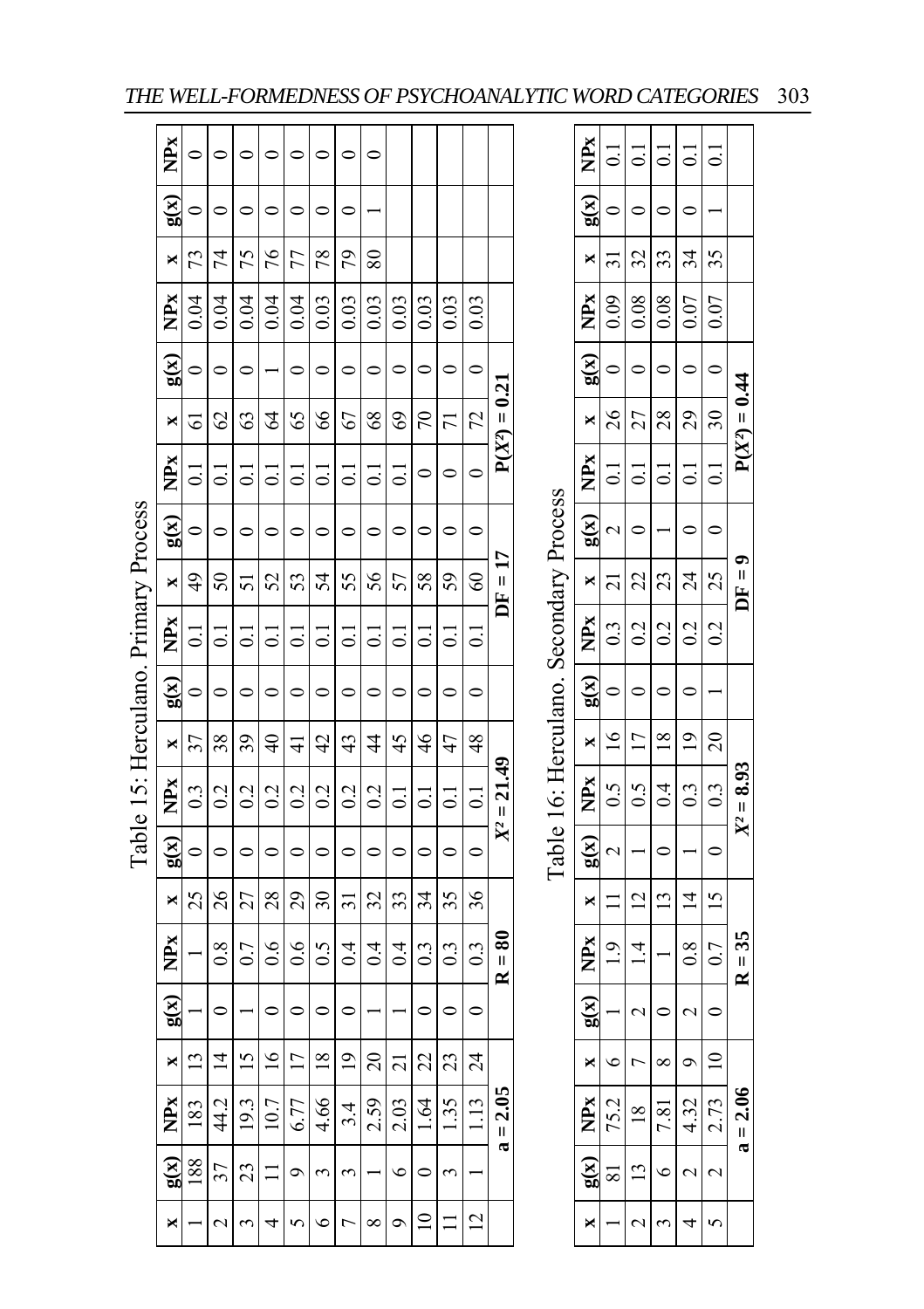#### *4 DISCUSSION*

The analysis has shown that the right-truncated Zeta distribution can be fitted satisfactorily to word-frequency spectra within the categories of primary and secondary process, as identified in texts using the Portuguese translation of the Regressive Imagery Dictionary. Acceptable fits were found for all six biblical books examined in the study, as well as for the romance by Herculano, with the majority showing a very good quality of fit. This would seem, therefore, to provide further support for the validity of the main categories within the RID. As well as showing good construct validity in previous studies, the categories have also now demonstrated formal quantitative behaviour that shows them to be correctly delimited entities in texts.

In all cases, the parameter *a* of the right-truncated Zeta distribution approximated towards a value of 2 (mean =  $2.00$ , min =  $1.81$ ,  $max = 2.21$ ,  $sd = 0.13$ ). However, in five out of the seven texts, the value of *a* for the secondary process category was slightly larger than its value for the primary process category.<sup>2</sup> On the basis of these few preliminary data alone, it is difficult to hazard any very strong claims as to why the size of *a* should tend to be slightly higher for the secondary process category. It certainly does not seem to be related to the dominance of one or the other category within a text, since the Epistle to the Romans, which has a significant dominance of secondary process words, shows exactly the same pattern of *a-*values as texts such as the Apocalypse, which has a primary process dominance (cf. Table 2). It seems more likely that the relative size of *a* may be related to the *a priori* probability of occurrence of certain words that are contained within the pre-defined dictionary categories, since, in all cases, the value of  $R$ i.e. the frequency of the most common word in the category – was higher for primary process than for secondary process: in other words, the most frequent primary process word always occurred more often than the most frequent secondary process word, even in a text with an overall dominance of secondary process words. However, this relationship requires further explicit investigation on a larger number of texts.

 $2 \text{ In the case of two other texts - the Gospel according to John and the ro-}$ mance by Herculano – the values of  $a$  for primary and secondary process were almost equal.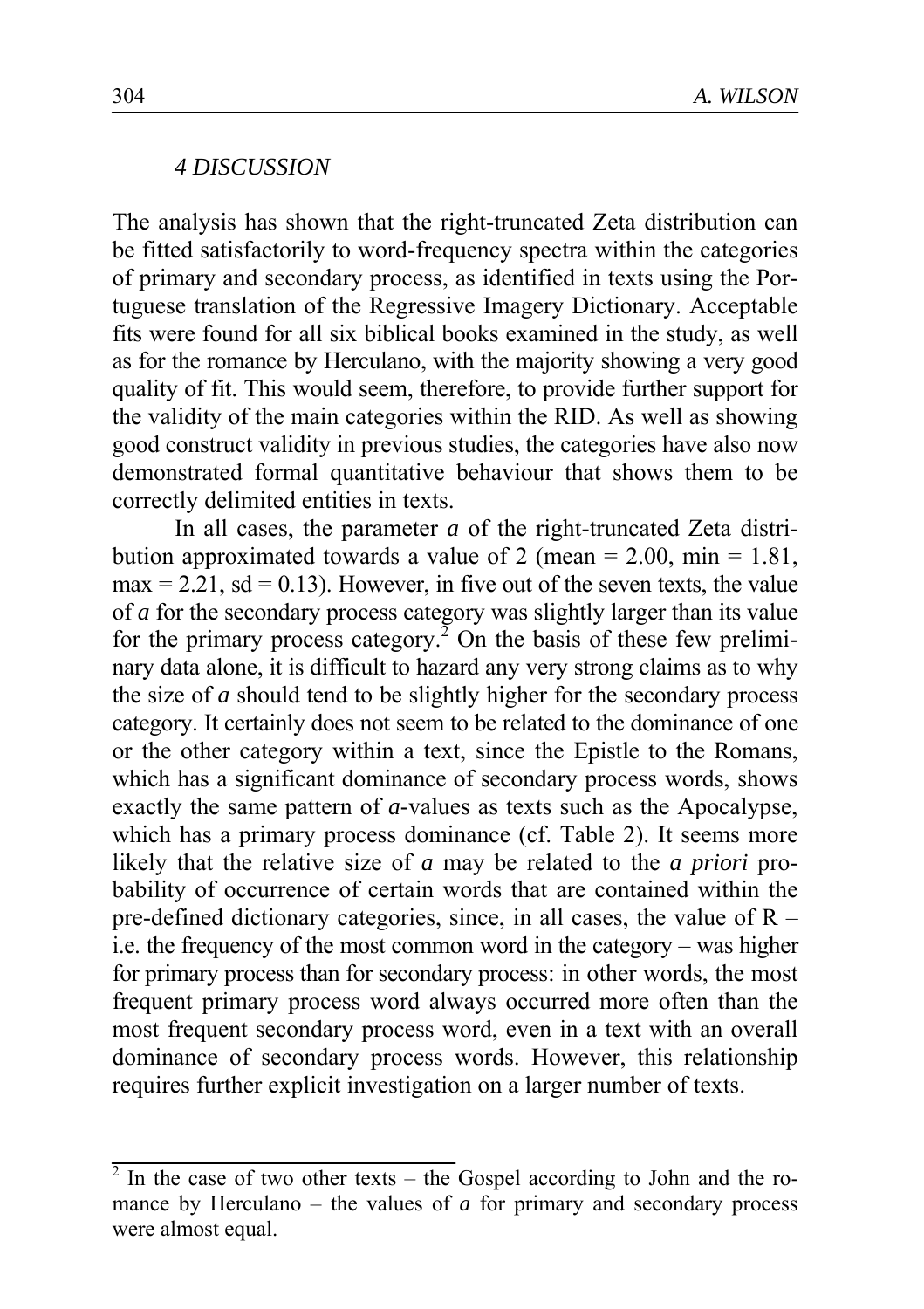Further research should also aim to extend and consolidate these findings in a number of other ways. First, the Portuguese RID should be applied to a larger sample of texts, including other genres, in order to confirm the model suggested here. In such a study, any further systematic patterns of variation in the parameter *a* should be examined, as the parameters of frequency distributions have previously shown clear evidence of links to text typology and authorship. Second, the experiments should be replicated using other versions of the RID, in order to check that the findings of the present study are generally valid and not an artefact of the Portuguese version alone. For example, Hogenraad (2005) has investigated the behaviour of several versions of the RID on parallel translation texts and has found that the size of the correlations between category counts produced by different versions does vary. Third, the research should be extended to cover other kinds of psychoanalytic categories in texts – for example, the categories of body boundary definiteness developed in Wilson (2006) and the categories of anality and orality constructed by Vanheule, Desmet & Meganck (2008). Finally, the most challenging task would be to integrate these empirical findings into a synergetic theory of text production that incorporates cognitive elements such as consciousness states and concept-word mappings. Researchers such as Roy (2004) and Spivak (2004) have already made interesting contributions in this direction, but there is still much work that remains to be done in developing a comprehensive model.

#### *REFERENCES*

Altmann, G. (2002): Zipfian linguistics, in: *Glottometrics,* 3, 19-26.

- Aulagnier, P. (2001): *The violence of interpretation: From pictogram to statement* (A. Sheridan, Trans.). London: Brunner-Routledge. (Original work published 1975.)
- Baayen, R.H. (2001): *Word frequency distributions.* Dordrecht: Kluwer.
- Bucci, W. (1997): *Psychoanalysis and cognitive science: A multiple code theory.* New York: Guilford Press.
- Elter-Nodvin, E. (2000): Computerized content analysis: a comparison of the verbal productions of high hypnotizable, low hypnotizable and simulating subjects. Ph.D. dissertation, University of Tennessee, Knoxville.
- Goldstein, K. (1939): *The organism.* Boston: Beacon.
- Freud, S. (1900): *Die Traumdeutung.* Leipzig & Vienna: Franz Deuticke.
- Hogenraad, R. (2005): The Regressive Imagery Dictionary: a test of five versions (English, French, German, Portuguese, and Swedish). Paper presented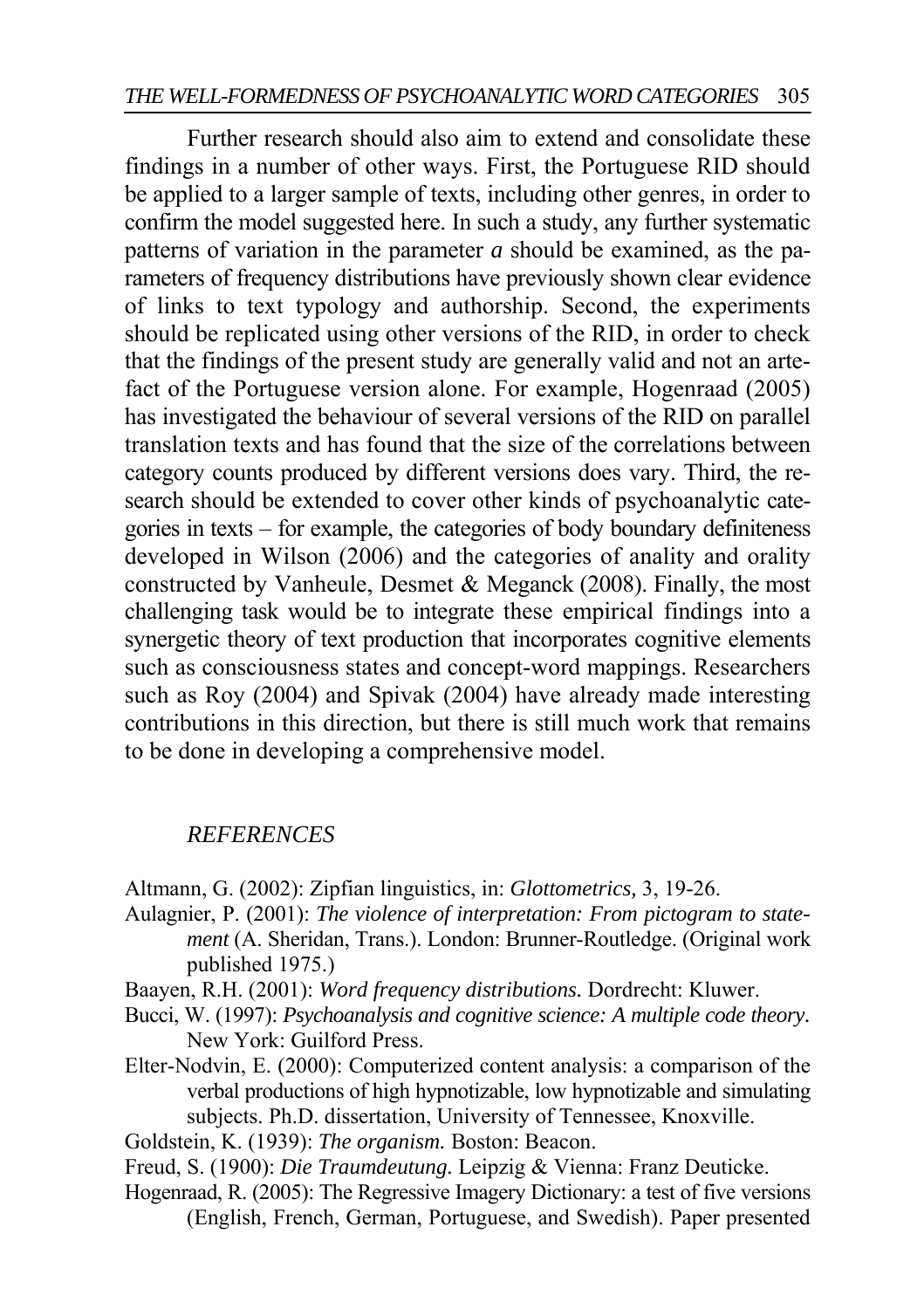at the International Congress on Aesthetics, Creativity, and Psychology of the Arts, Perm, Russia, June 2005.

- Hogenraad, R.; Daubies, C.; Bestgen, Y. & Mahau, P. (2003): Une théorie et une méthode générale d'analyse textuelle assistée par ordinateur. Le système PROTAN (PROTocol ANalyzer). 32-bits version of November 10, 2003 by Pierre Mahau. Psychology Department, Catholic University of Louvain, Louvain-la-Neuve.
- Kristeva, J. (1996/1997): Freudian models of language: A conversation. In: *Psychomedia: Journal of European Psychoanalysis, 3/4.* [Retrieved December 8, 2006 from [http://www.psychomedia.it/jep/number3-4/ kristeng.htm].
- Lévy-Bruhl, L. (1966): *How natives think.* New York: Washington Square Press. (Original work published 1910.)
- Martindale, C. (1975): *Romantic progression: the psychology of literary history.* Washington, DC: Hemisphere.
- Martindale, C. (1976): Primitive mentality and the relationship between art and society, in: *Scientific Aesthetics,* 1, 5-18.
- Martindale, C. & Fischer, R. (1977): The effects of psilocybin on primary process content in language. In: *Confinia Psychiatrica, 20,* 195-202.
- Piaget, J. (1954): *The construction of reality in the child.* New York: Basic Books.
- Popescu, I.-I.; Best, K.-H. & Altmann, G. (2007): On the dynamics of word classes in text, in: *Glottometrics,* 14, 58-71.
- Prün, C. (1999): G.K. Zipf's conception of language as an early prototype of synergetic linguistics, in: *Journal of Quantitative Linguistics,* 6, 78-84.
- Roy, P.K. (2004): Stochastic resonance as an emerging technique for neuronmodulation and pharmacolinguistics: using nonlinear dynamics to analyze drug-induced language transition and EEG, in: *Journal of Quantitative Linguistics,* 11, 49-77.
- Sorokin, P. (1957): *Social and cultural dynamics: A study of change in major systems of art, truth, ethics, law and social relationships.* Boston, MA: Porter Sargent.
- Spivak, D. (2004): Linguistics of altered states of consciousness: problems and prospects, in: *Journal of Quantitative Linguistics,* 11, 27-32.
- Strauss, U.; Fan, F. & Altmann, G. (2008): *Problems in quantitative linguistics 1* (2nd ed.). Lüdenscheid: RAM-Verlag.
- Uhlířová, L. (1995): On the generality of statistical laws and individuality of texts. A case of syllables, word forms, their length and frequencies, in: *Journal of Quantitative Linguistics,* 2, 238-247.
- Vanheule, S., Desmet, M. & Meganck, R. (2008): Anal and oral word use in relation to dependency and self-criticism. Poster presentation at the Winter Meeting of the American Psychoanalytic Association, New York, 2008.
- Werner, H. (1948): *Comparative psychology of mental development.* New York: International Universities Press.